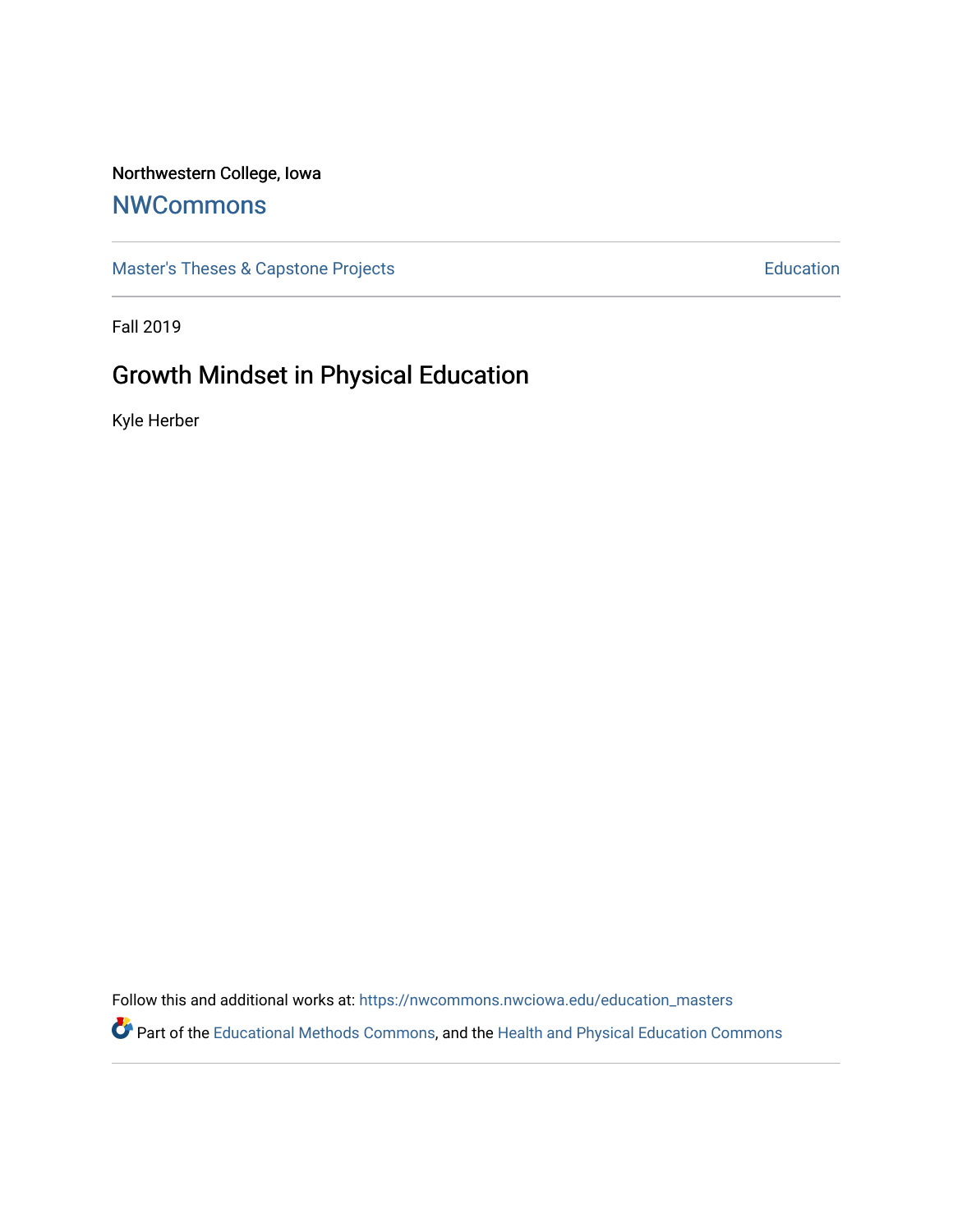Growth Mindset in Physical Education

Kyle Herber

Northwestern College

An Action Research Project Presented in Partial Fulfillment of the Requirements For the Degree of Master of Education Dr. Daniela Syed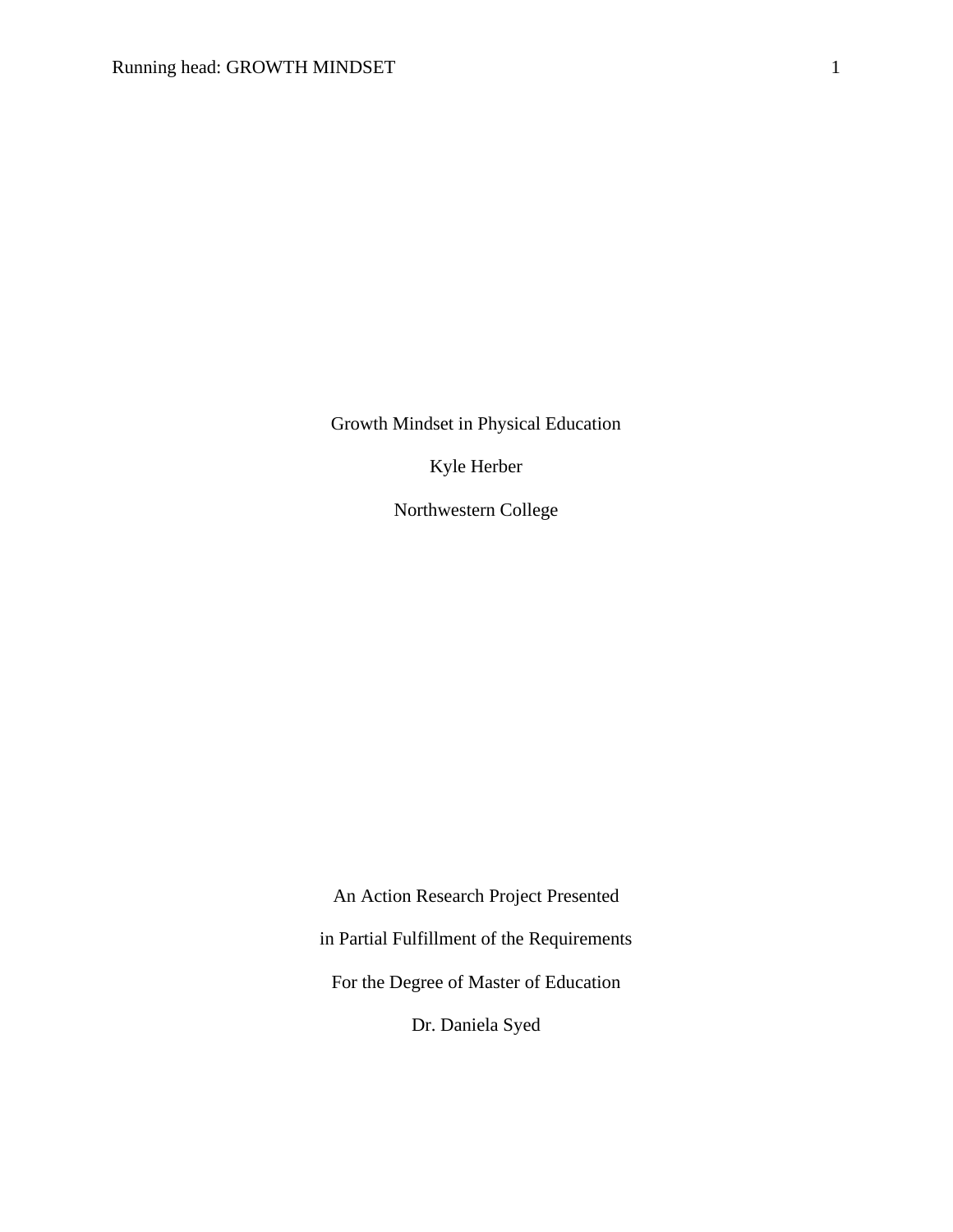## Table of Contents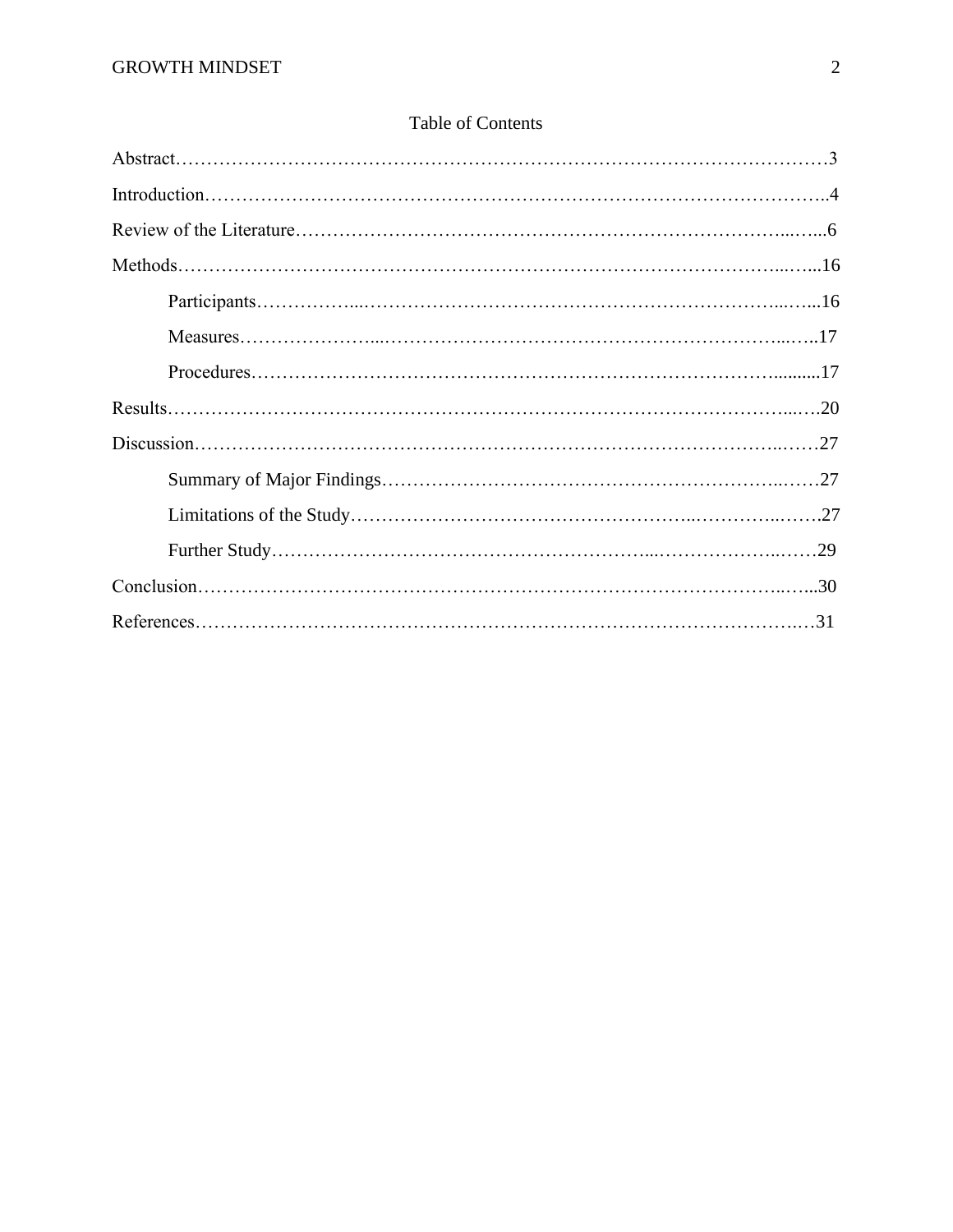#### Abstract

Growth mindset continues to be a popular topic of conversation in the field of education. The purpose of this study was to observe and analyze the impact growth mindset intervention can have on student's performance as well as their self-efficacy in physical education. This study took place in an elementary school in the northwest suburbs of Minneapolis, using four different 4<sup>th</sup> grade classes. For this study, the author collected data in the form of pre- and post-Likert scale surveys as well as pre- and post- presidential fitness tests. Classes were randomly selected to receive growth mindset intervention or be in a control group. Students in the growth mindset intervention group received and participated in different growth mindset lessons, feedback, and instruction throughout the time of the study. Constant comparison method as well as descriptive statistics was used to analyze survey and fitness test data, resulting in a couple different themes.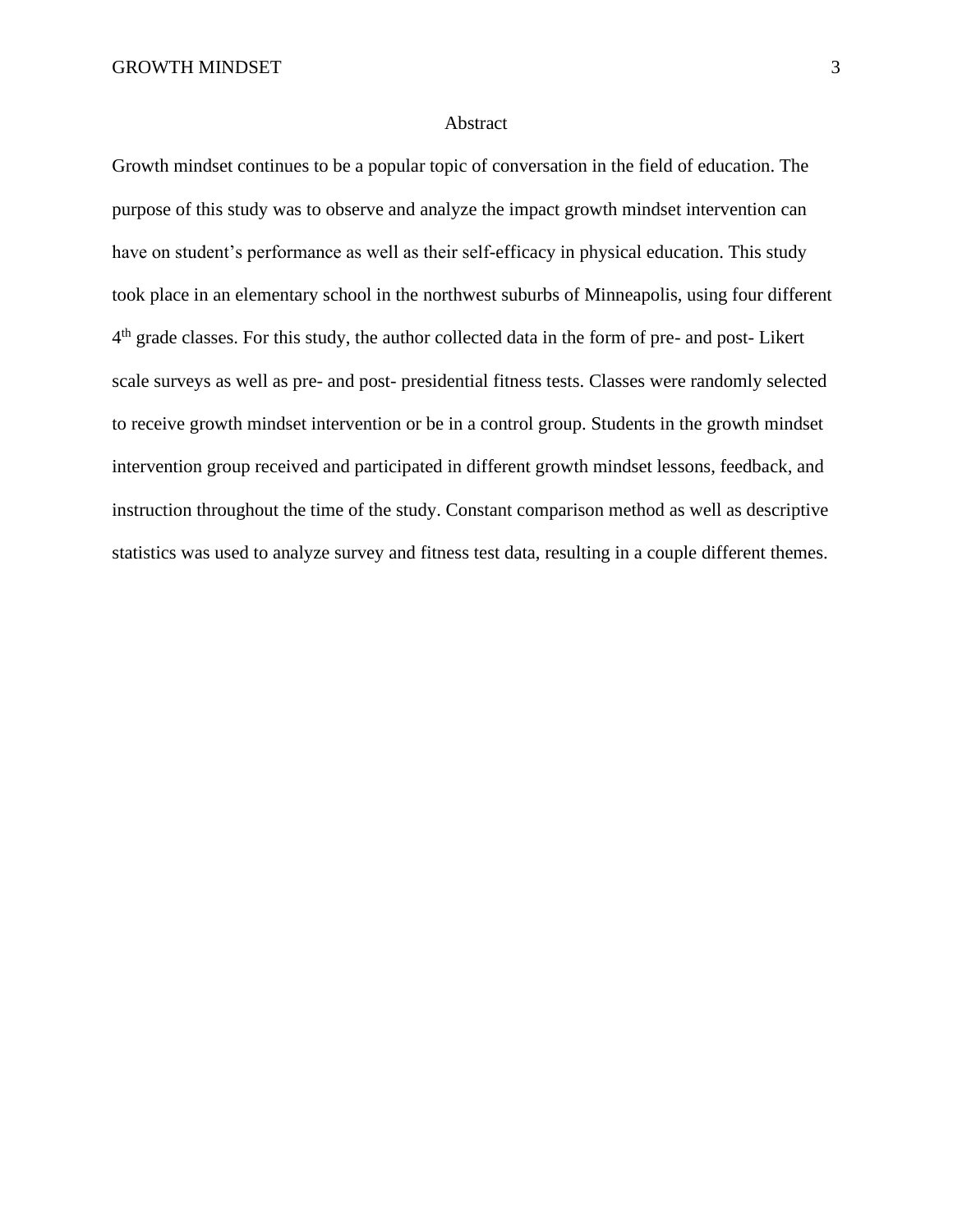#### Growth Mindset in Physical Education

Growth mindset and the idea of observing how people react to failure, continues to be a popular topic of discussion in the education world, especially amongst classroom teachers (Akin & Radford, 2018). Educators are always looking for ways to help their student's achieve at higher levels and demonstrate deeper learning. A student's mindset about their intellect can directly impact their motivation level as well as achievement (Haimovitz & Dweck, 2017). Mindsets and theories take the center stage for this research, and more and more teachers are trying to unlock their student's potential by creating in them more of a growth mindset. First, educators are focusing more on the idea that people have the capacity to grow their abilities not just stuck with how they are, this is called implicit theory (Haimovitz  $&$  Dweck, 2017). Growth mindsets and fixed mindsets are the two mindsets many educators are studying. A person with a growth mindset would endorse the belief that their intelligence/skills/abilities can be improved over time. Whereas, a person with a fixed mindset believes that their intelligence/skills/abilities are unchangeable, just something they were born into (Degol et al., 2018). Keeping these in mind, research continues to be done observing the impact that these differences in mindset has on students and their learning.

Some general studies and evaluations have been conducted, just observing how students react to different situations such as when Dweck created a workshop for seventh graders and assigned students to two groups, one was a growth mindset group and the other a fixed mindset (Dweck, 2016; Hochanedel & Finamore, 2015). The students were unaware of the group they were assigned, but groups were asked to read an article centered around the ability to grow their intelligence. The small study concluded that when students learn how to persevere, a growth mindset starts to develop, which in return can lead students to feel like they can overcome any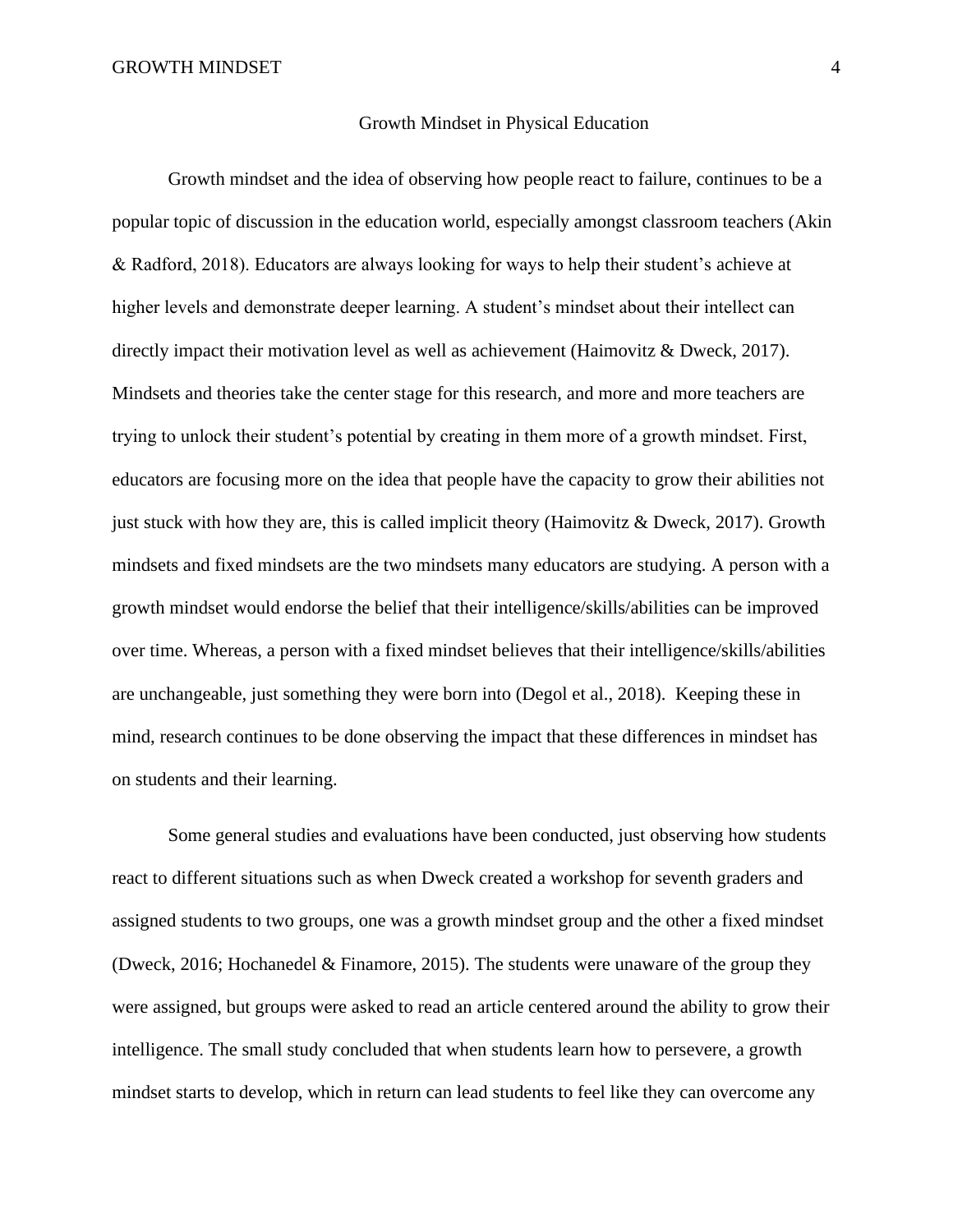challenges (Hochanedel & Finamore, 2015). Other studies (Claro, Paunesku, & Dweck, 2016; Smith et al., 2018) have focused more on student achievement and how mindsets can affect different student groups or different classroom settings.

Some studies (Rhew et al., 2018) (Brougham & Kashubeck-West, 2018) have changed the variable of the subject being taught, but also the demographic of students. Rhew et al. (2018) found that online programs such as Brainology, may not always make a difference in the results of student's performance, but this use of technology can alter a student's motivation towards reading or other subjects which in turn often leads to higher student achievement (Rhew et al., 2018). Educators all around the world should accentuate a curriculum that integrates a growth mindset model of instruction while focusing on persevering, utilizing constructive feedback, and accentuating the flexibility of student intellect (Rhew et al., 2018). With there being mixed results from different studies, whether it be a students' self-efficacy towards a subject or their achievement, it's evident that more research centered around growth mindset needs to be conducted.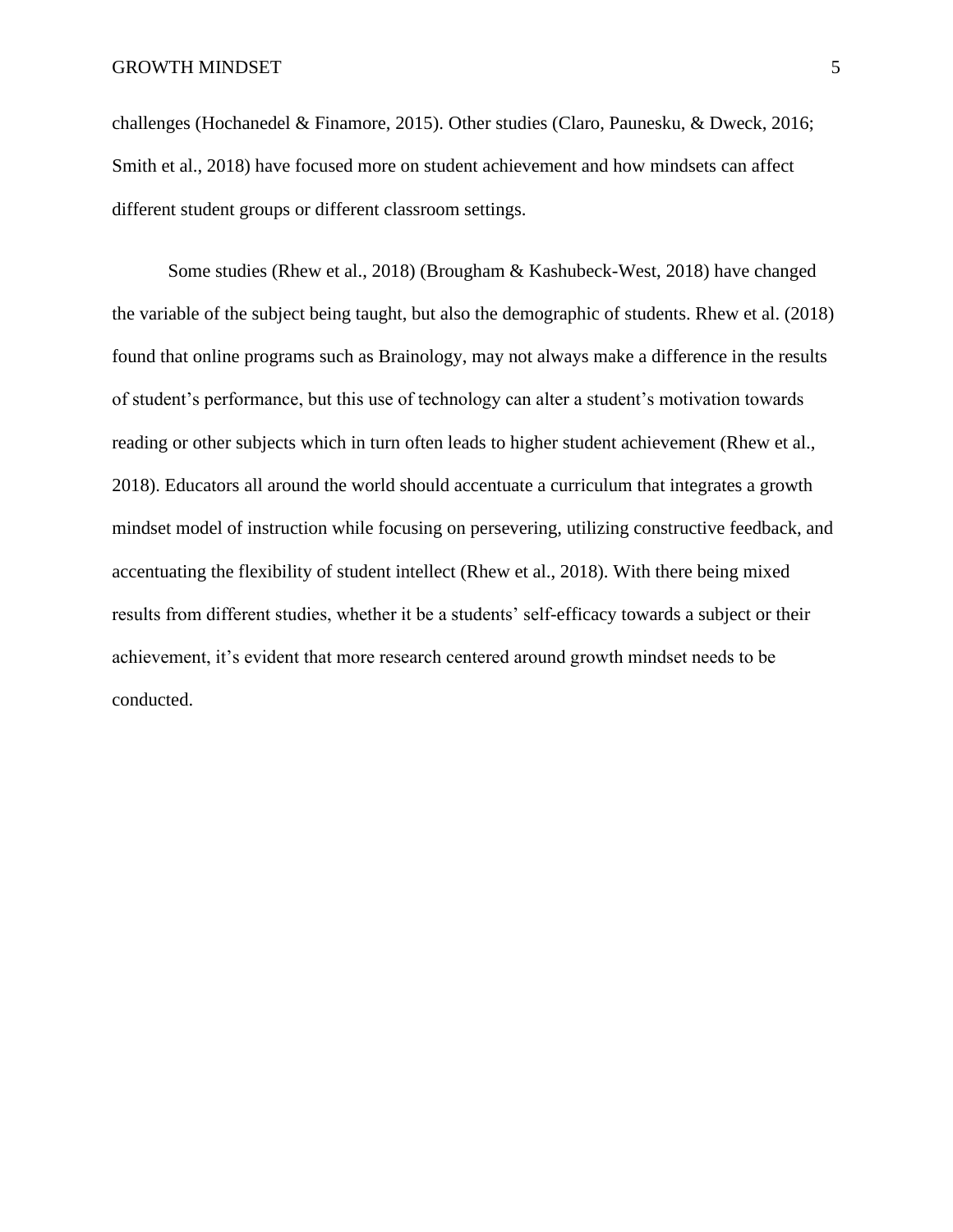#### **Review of the Literature**

Mindsets are becoming a popular area of study for researchers and educators alike. The term growth mindset and fixed mindset were coined by Carol Dweck (Dweck, 2006). Dweck's understanding of mindsets would go on to become the springboard for studying mindsets and how it can affect how people view themselves, their skills/abilities, as well a mindset can affect how people do things. Dweck (2006) defined a pupil with a growth mindset as someone who believed that they can always improve upon their abilities as well as someone who embraces failures as another opportunity to learn and grow. Conversely, a fixed mindset was defined as someone who believed their skills/abilities or intelligence are fixed traits, unmalleable (Dweck, 2006). People with a fixed mindset avoid failure at all costs because they believe it has a negative connotation related to their skills or abilities (Dweck, 2006).

Grit is another word coined by Angela Duckworth but studied by many others whether as a key variable to student success, or just another contributing factor. Grit is defined as perseverance and resiliency to reach/achieve goals (Duckworth, 2016). Some studies have can to the conclusion that grit can be a major determining factor in achieving long term goals (Hochanadel & Finamore, 2015; McGlynn & Kelly, 2017; Miller-Matero et al., 2018). Grit has also been labeled as a contributing factor to the success of cadets at West Point (Duckworth, 2016). Many different classroom and student population variables have been tested when it comes to how mindsets as well as grit, can affect student learning/achievement. Studies have been done from looking at math or science achievement/standardized test scores can be affected by a changing of mindset (Brougham & Kashubeck-West, 2018; Degol et al., 2018). Still some research is done around growth mindset producing different outcomes and how it can be a predictor of other things just through looking through a different lens, for instance, gender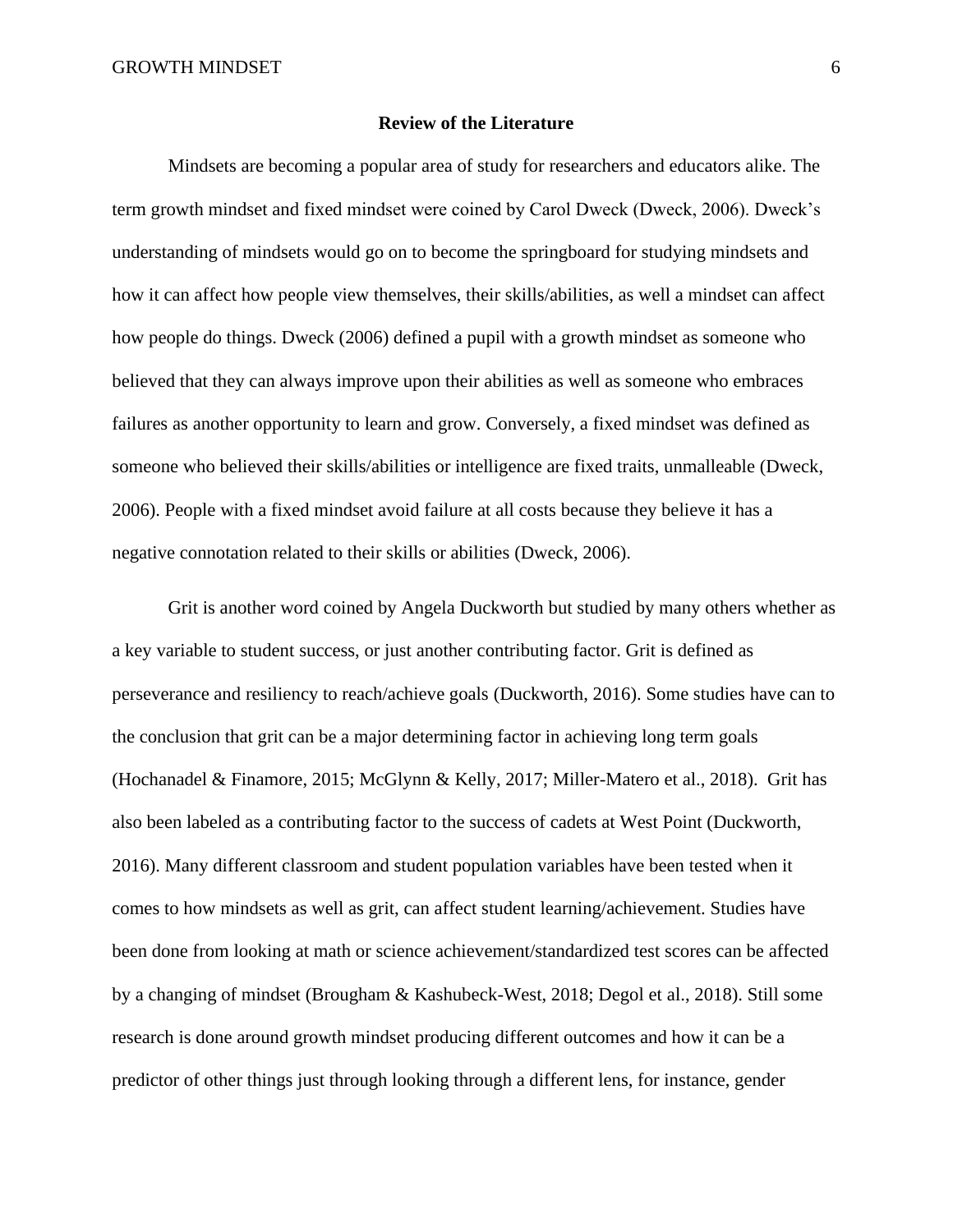(Hodge, Wright, & Bennett, 2018; Degol et al., 2018). Research continues to show that a growth mindset can build higher motivation levels for students and may also impact student achievement (Claro, Paunesku, & Dweck, 2016; Bostwick & Becker-Blease, 2018).

#### **Growth Mindset and Student Self-efficacy/Motivation**

In a study done by Verberg et al. (2018), adolescents with intellectual disabilities ranging from were selected to test out the effectiveness of an online mindset intervention called "The Growth Factory". Verberg et al. concluded that participants with intellectual disabilities were more likely to endorse a fixed mindset than those without disabilities (Verberg et al., 2018). Rhew et al. (2018) conducted a similar study looking into special education student's selfefficacy when growth mindset intervention/instruction was implemented in the classroom. The study determined that the special education students from grades  $6<sup>th</sup>$ - $8<sup>th</sup>$  grade, increased their motivation when growth mindset intervention was present (Rhew et al., 2018).

Still more research had been done surrounding the impact that mindsets can play in a daily basis in the classroom (Schmidt, Shumow, & Kackar-Cam, 2017). In a study done by Schmidt et al. (2017), students were randomly assigned to a mindset intervention training through Brainology or content writing task condition and then monitored throughout the school year depending on their group. Results showed that students from both grades that were not introduced to the mindset intervention self-reported declines in perceived control skill, interest and learning. Interestingly, only the  $9<sup>th</sup>$  graders that received the mindset intervention throughout the year reported increased control and interest, while maintaining constant skill and learning. 7<sup>th</sup> graders did not show similar results for whatever reason (Schmidt et al., 2016).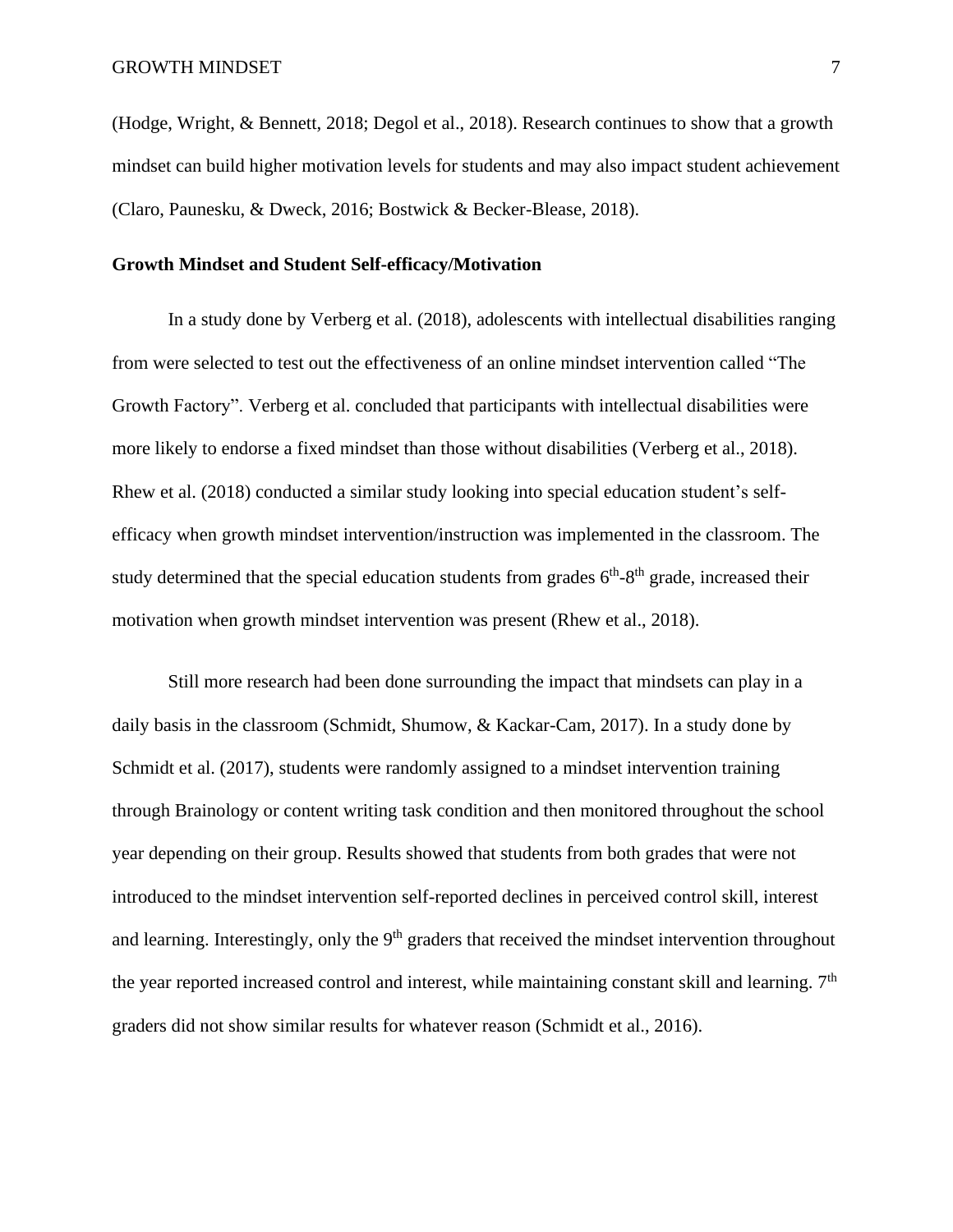Students that are facing difficult life transitions, whether it be something to do with their personal life or a transition to a new school setting have taken the interest of other researchers as well (Barnes & Fives, 2016; Claro et al., 2016; Yeager et al., 2016). Preparing students to deal with these transitions by developing a growth mindset can be especially helpful for kids in their early middle-level years (Barnes & Fives, 2016). Yeager et al. (2016) considered how students transitioning to high school that had a growth mindset vs a fixed mindset and how it affected their transition as well as achievement. Yeager et al. (2016) were interested in how mindsets can positively or negatively impact students and help them adjust to such big life transitions. After the students participated in numerous tests, surveys and meetings with staff; Researches concluded that a new growth mindset style intervention can positively impact students transitioning to high school or in similar life transitions (Yeager et al., 2016). Student selfreported behavior, beliefs as well as GPA were positively impacted by the different growth mindset interventions (Yeager et al., 2016). Yeager et al. (2016) reported that students from the growth mindset group were proven to have a more positive outlook on their beliefs about their IQ and abilities, while some students also improved their GPA, student's poor performance rates generally decreased.

Akin and Radford (2018) studied the importance of the learning environment and how fostering a positive learning environment can play a significant role in the development of children. Seventh and Eighth grade from different urban and rural environments completed questionnaires centered around how their environment was affected by student perception, mindset and encouragement from teachers. Responses from roughly seven hundred physical education students in an urban middle school showed that students that refused to participate were simply unmotivated. Those students concluded that they preferred learning environments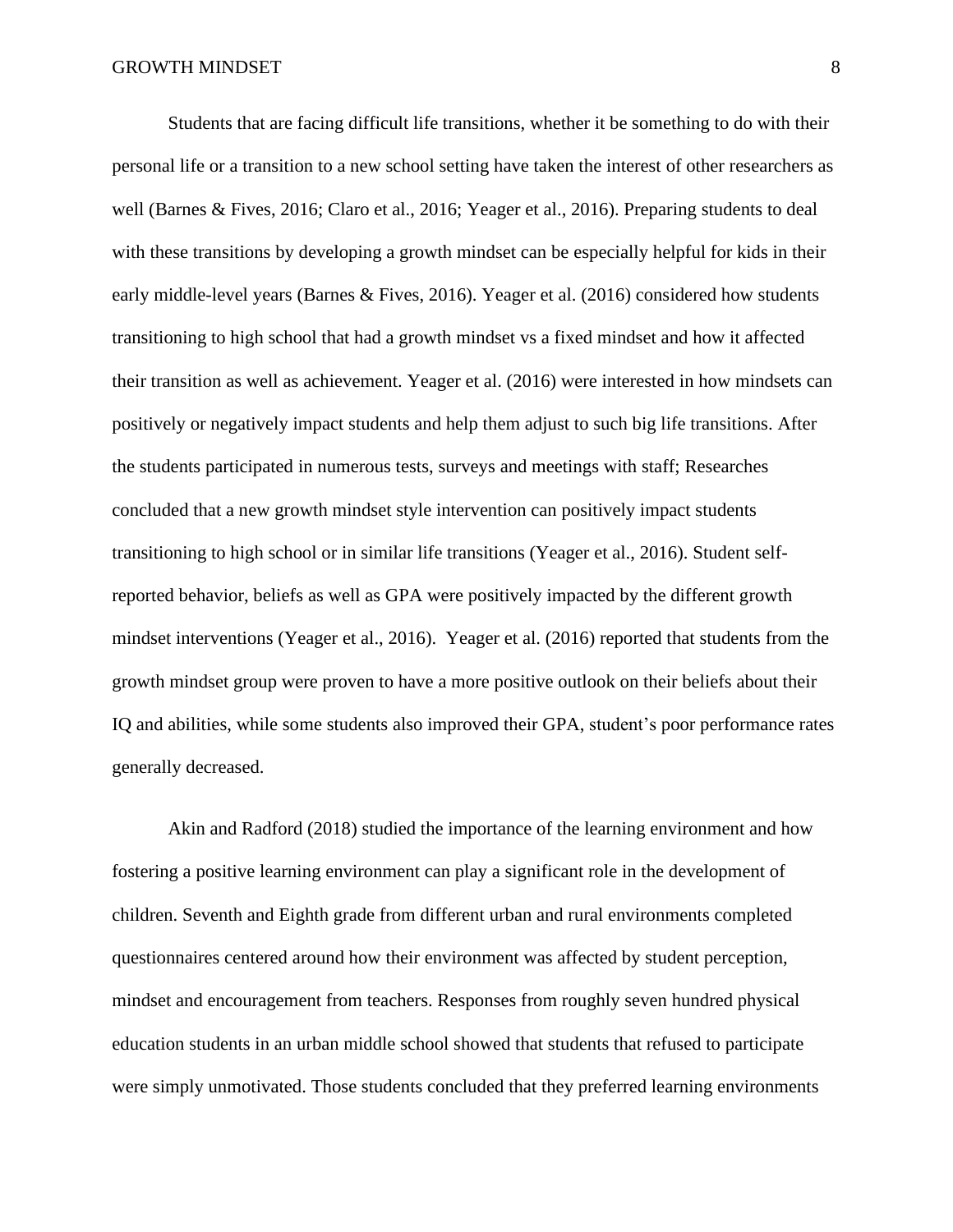where the teachers support and encourage teamwork, cooperative games as well as make a point to enhance student self-esteem (Akin & Radford, 2018). Researchers continue to connect the dots with how mindsets, no matter the student group, can affect student self-efficacy and motivation as well as student achievement.

Several studies have also looked at how an instructor's mindset as well as beliefs can make an impact on student learning and their beliefs (Boylan, Barblett, & Knaus, 2018; Brooks & Goldstein, 2008; Smith et al., 2018; Yettick, Lloyd, Harwin, Riemer, & Swanson, 2016). Teachers that have a growth mindset towards a student's ability to learn are more apt to create an accessible and empowering classroom experience for all students which leads to great student self-efficacy as well as student learning (Smith et al., 2018). This study from Smith et al. (2018) suggests when instructors use growth-mindset type instruction/comments, student's beliefs about their own IQ and abilities can be positively impacted.

Other research done by Brooks and Goldstein (2008) have used similar mindset comparisons to gain an understanding of how student achievement/performance is impacted by a participant's self-perception of their skills/abilities or growth vs fixed mindset. Their research concluded that effective teachers recognize how their role as an educator can impact students when they have a certain mindset (Brooks & Goldstein, 2008). They understand their efforts can lead to student resiliency in the classroom and positively affect the classroom environment as well as student learning and performance (Brooks & Goldstein, 2008). Boylan et al. (2018) found that many teachers are becoming aware of mindset theory and how it can impact a student's learning in the early years of development. Unfortunately, their research (Boylan et al., 2018) as well as Yettick et al. (2016) shows that many teachers are unaware how to implement different mindset theories in their classroom even though they know the benefits they can have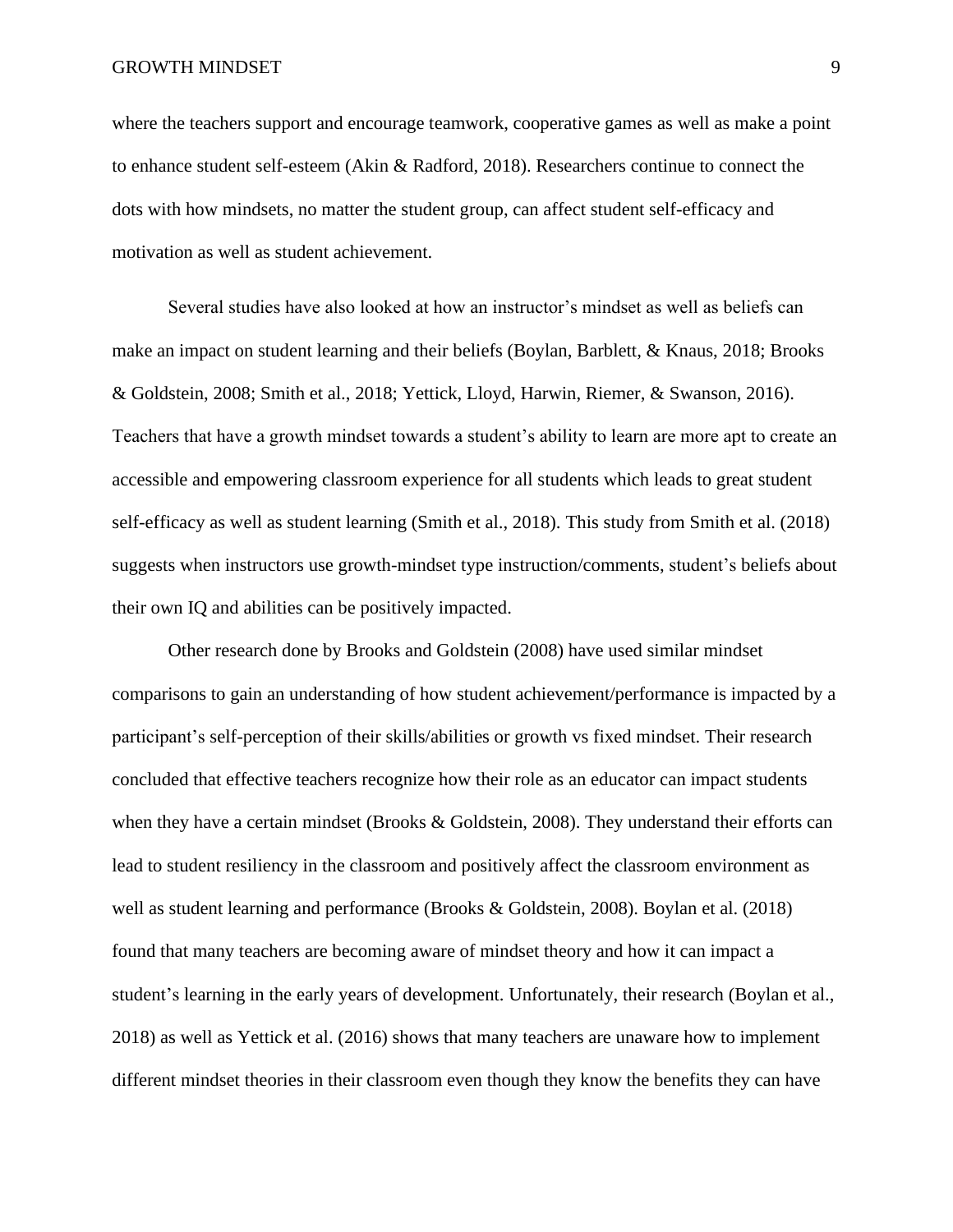on students. Teachers are also nervous it will take more time to develop this into their curriculum and interweave it within their lessons without proper training on how to do so (Boylan et al., 2018).

### **Growth Mindset and Student Achievement**

Degol et al. (2018) used roughly fifteen hundred high school students from  $9-12<sup>th</sup>$  grade to investigate gender juxtaposed to mindset towards STEM programs. Degol et al. were interested in understanding why females continue to be less motivated towards and shy away from STEM careers. Through surveys, observation, and looking at math achievement amongst other things, some valuable information was discovered. When it came to mindsets, they discovered that "Individuals with a growth mindset are more likely to value math, which, in turn, predicts higher career aspirations in STEM" (Degol et al., 2018). Higher math task value was endorsed by having a growth mindset, but not necessarily with higher expectancy beliefs. The results also showed that a higher task value did not predict grades, but it was shown that higher task value was directly correlated to having higher career aspirations in STEM (Degol et al., 2018). This was a major contributing factor t,o why the study found that females were less inclined to STEM careers. Females were more inclined to have a fixed mindset when it came to math and therefore lower achievement, which in turn led to less interest in STEM programs (Degol et al., 2018). Research from Claro and Paunesku (2014) concluded that students with a growth mindset outscored those with a fixed mindset in math and reading literacy by a significant margin. They also stated that students with a growth mindset were much more likely to take on academic challenges and receive constructive criticism in a more positive manner than those with a fixed mindset (Moser, Schroder, Heeter, Moran, & Lee, 2011).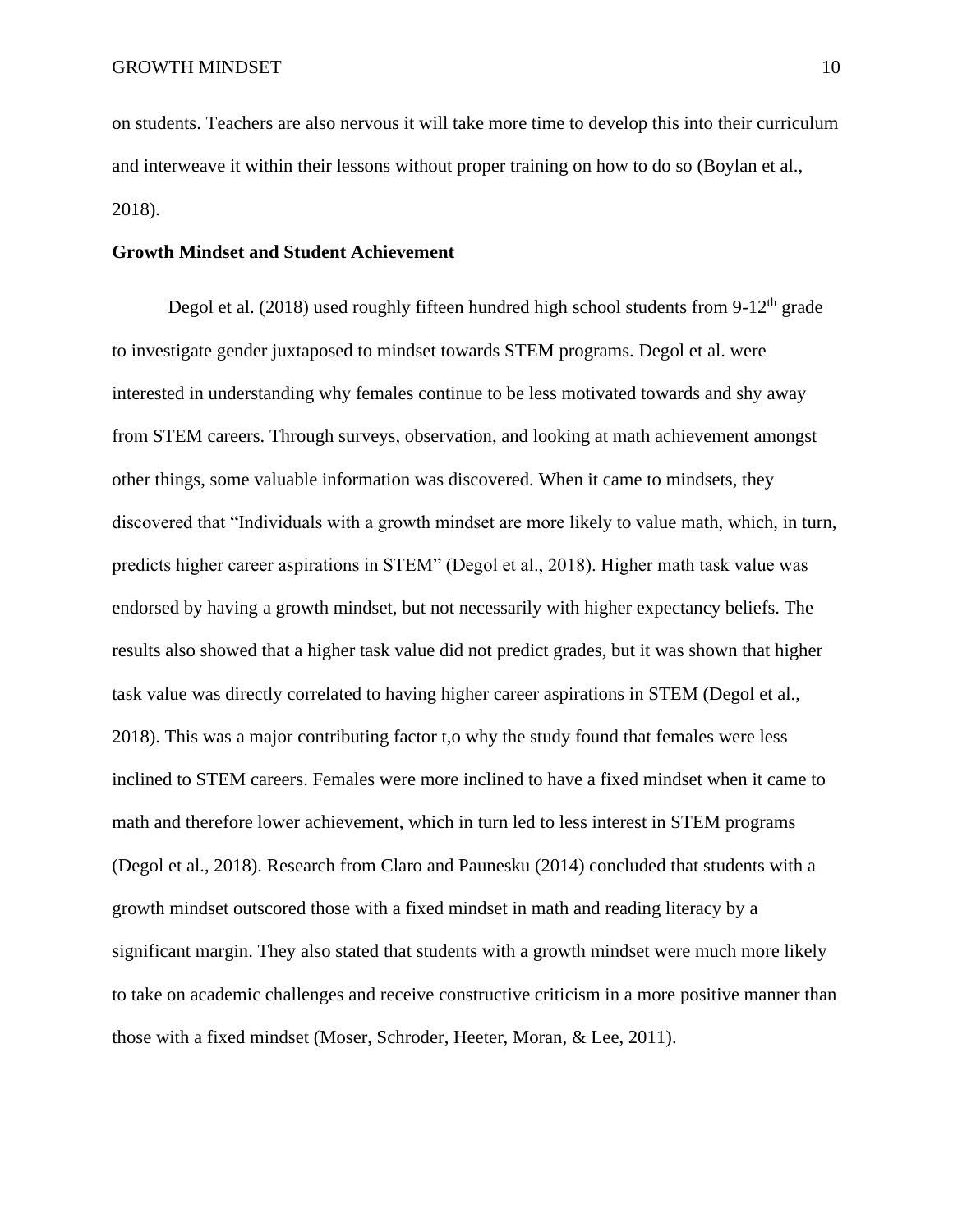Andersen and Nielsen (2016) were interested in how family background, beliefs and involvement could play a role in student achievement. They believed that many parent interventions turn out to be ineffective for one reason or another, especially for families of a lower socioeconomic status. They felt that parents often believed that their children's reading skills are more of a fixed trait, not something that can improve with practice help from the parents (Andersen & Nielsen, 2016). The results from their study showed that students from the treatment group saw a substantial improvement in language comprehension, decoding and text comprehension in reading. When looking at students writing skills and mechanics, students improved their expressive writing skills as well as an added benefit to the growth mindset approach for reading intervention (Andersen & Nielsen, 2016).

Other studies that look at how growth mindset can impact student achievement have shown similar results (Bostwick & Becker-Blease, 2018; Brougham & Kashubeck-West, 2018; Claro et al., 2016). Research conducted by Bostwick and Becker-Blease (2018) set out to prove that even minor mindset interventions can make a positive impact on achievement in the classroom. Bostwick and Becker-Blease (2018) hypothesized that students that were a part of the growth mindset group would master more content than students of the other two groups despite this minor intervention strategy. In the end, this minor intervention tactic resulted in increases on the midterm and final exam when comparing achievement of the growth mindset intervention group students versus the fixed mindset group students (Bostwick & Becker-Blease, 2018).

Claro et al. (2016) compared the relationship between socioeconomic background and student achievement as well as the achievement of students based on their own perceptions of their abilities. The study found that economic factors, as well as students' mindsets about their abilities, showed a strong relationship to student achievement on those standardized tests (Claro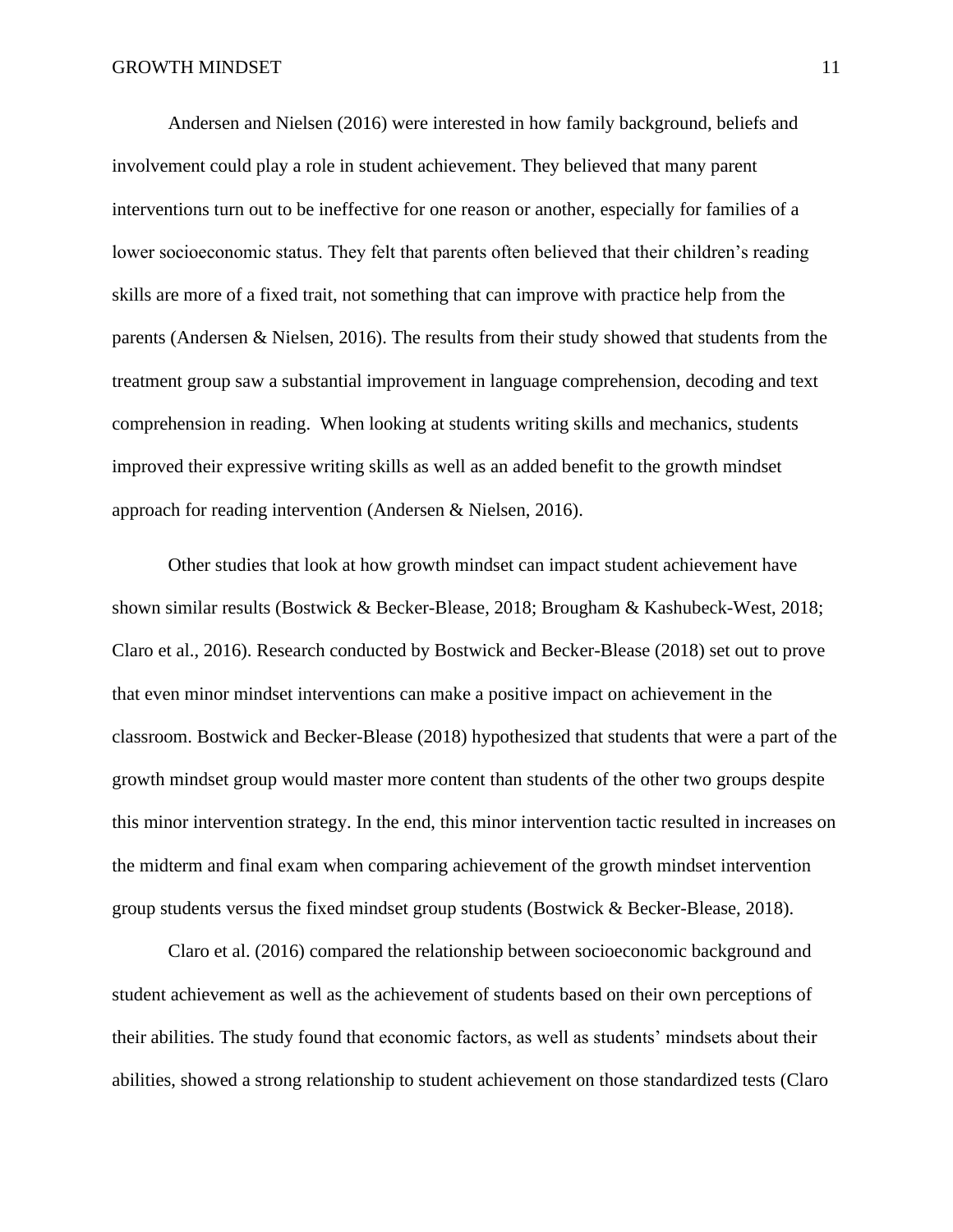et al., 2016). The largest predictor of student achievement from this study was based on poverty index. Claro et al. (2016) determined that just like socioeconomic status, student mindset showed to be an important predictor in student achievement (Claro et al., 2016). No matter the socioeconomic status, the correlation between a student's mindset and how it related to their achievement, showed a very strong relationship.

A similar study considering different student grouping was done by Brougham and Kashubeck-West (2018) when they evaluated what sort of impact a growth mindset can play in student academic performance in urban schools. They centered their study around the idea that growth mindset intervention could help students at two urban high schools that struggled with poor grades, poor attendance, as well as poor graduation rates, change their beliefs about their potential and achieve at a higher level. Using Mindset works website as the main source of intervention for the study, the data ended up showing that mindset beliefs were improved from the growth mindset intervention. Attendance at the participating schools were unable to be linked to the intervention as numbers between the control group and intervention group were very similar (Brougham & Kashubeck-West, 2018). However, inconclusive evidence for GPA improvement was the result even though other studies have showed mindsets can change GPA leading to more desire for research to be done based around growth mindset instruction/intervention. This study contradicts a study done by Dweck (2008) where results of the study showed students that had a growth mindset or were more welcoming to the idea of growth mindset, achieved at higher levels academically in math and science specifically (Dweck, 2008).

Li and Bates (2019) predicted that a growth mindset would substantially improve a student's resilience to failure as well as enhance positive outcomes such as their grades in school.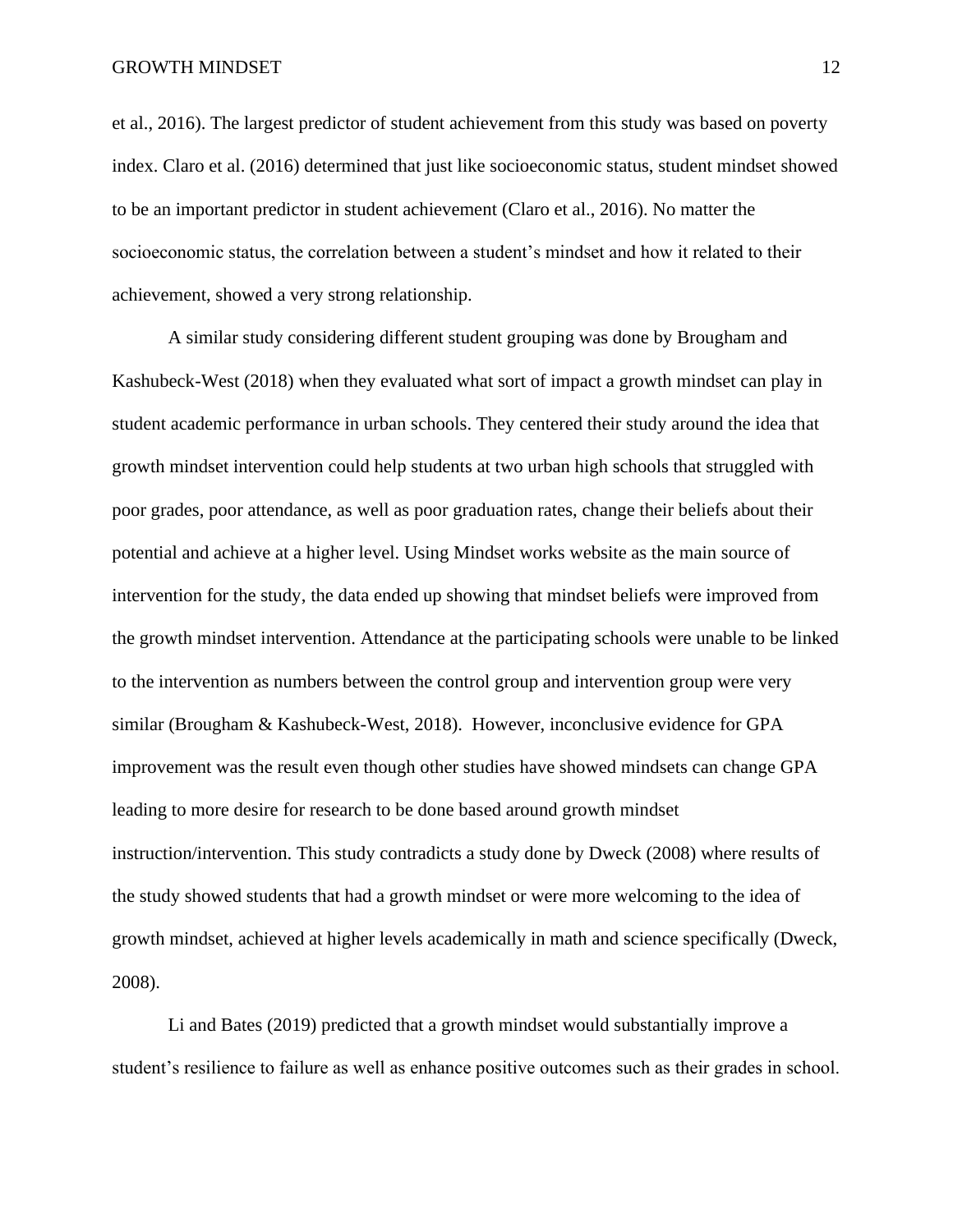Li and Bates (2019) were interested in seeing how students from control versus treatment groups responded to failure of a certain task based on the intervention that they previously received. The end results of this study left Li and Bates (2019) believing that more research needed to be done. The study ended up showing no real correlation between any of the test groups and achievement, nor beliefs about their ability to the student's achievements in the classroom (Li & Bates, 2019).

#### **Grit and the Need for Growth Mindset**

Many teachers and researchers alike are building off the teaching of Dweck and her ideas about growth mindset versus fixed mindset. Teachers play an important role in helping students learn how to develop a growth mindset by teaching them about the brain and what is happening when they are learning (Robinson, 2017). Teachers need to be promoting risk taking in the classroom and encourage mistakes, offer process focused feedback while emphasizing effort more than outcomes, all while creating and holding all students to high expectations (Barnes  $\&$ Fives, 2016). Students also need to know about the brains ability to adapt and grow, to form new neural connections and why that is important for them. Active learning incorporated into different study tools as well as creating a classroom of students that are not afraid to fail are key contributors to a student's ability to foster a growth mindset as well. Students practicing positive self-talk in the classroom and learning how data can be used to improve their learning are vital to their success as well. Students need to be able to track and set their own goals so they can take full advantage of the learning process (Robinson, 2017).

A person's grit, as defined by Duckworth (2016), is a perseverance and passion for achieving long term goals. A certain resiliency to failure and wanting not backing down to a challenge but instead embracing it. Grit has been seen labeled a contributing factor to student achievement/success by several studies (Duckworth, 2016; Hodge et al., 2018; Luthans, Luthans,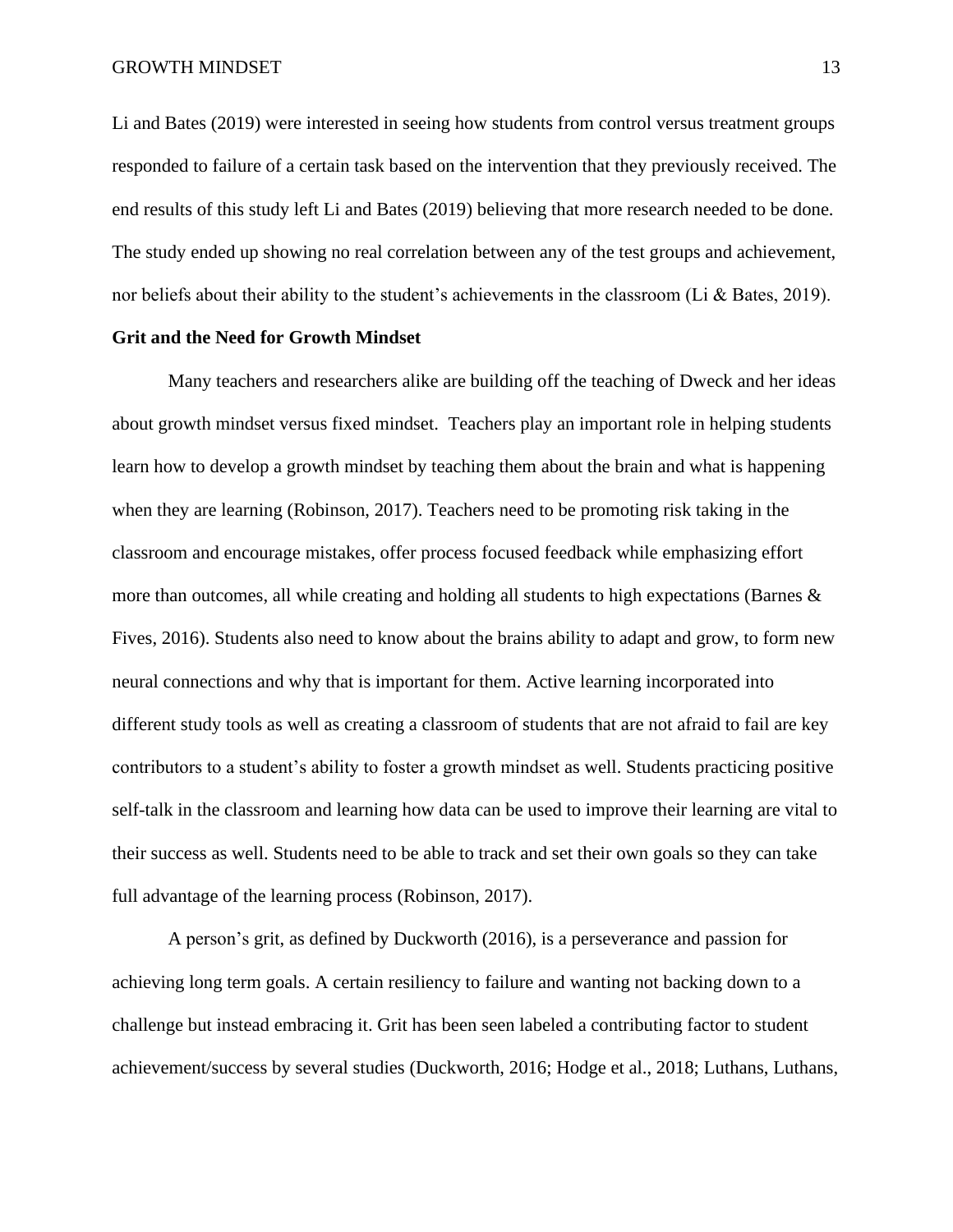& Chaffin, 2019; McGlynn & Kelly, 2017; Miller-Matero et al., 2018). Hodge et al. (2018) found that grit and engagement directly correlate with student's productivity and achievement at the university level. Their study also concluded that students with a higher level of grit, leads to higher level of student engagement, which in turn leads to even higher productivity (Hodge et al., 2018). Findings from Muenks, Wigfield, Yang, and O'Neal (2017) showed that a student's grit was an accurate indicator of their end-of-semester course grades for both high school and college students. However, they also found other student engagement variables played a larger role in prediction of student grades than grit (Muenks et al., 2017). Results from a study done by Eskreis-Winkler, Duckworth, Shulman and Beal (2014) determined that grit has a positive correlation to on-time graduation rates of students; in a related study Palisoc et al. (2017) determined students with higher grit scores were more likely and determined to entertain the idea of postgraduate training positions. Medical school students have been a popular area of study when it comes to students having grit.

In a study done by Miller-Matero et al. (2018), medical school students were hypothesized to have high levels of grit just because of the degree of difficulty of the schooling that the students would be enduring. Outcomes from the study showed that medical school students do indeed have high levels of perseverance or grit like qualities, which in return would lead to them performing better in medical school than students without those qualities (Miller-Matero et al., 2018). Also, the higher the level of grit the students had, likely the higher they perform in medical school (Miller-Matero et al., 2018). With grit being a contributing indicator to how well students achieve, a study done by McGlynn and Kelly (2017) focused more on what teachers can do for their students when it comes to grit in the classroom. They believe that teachers have a critical role in developing grit in their students by showing them perseverance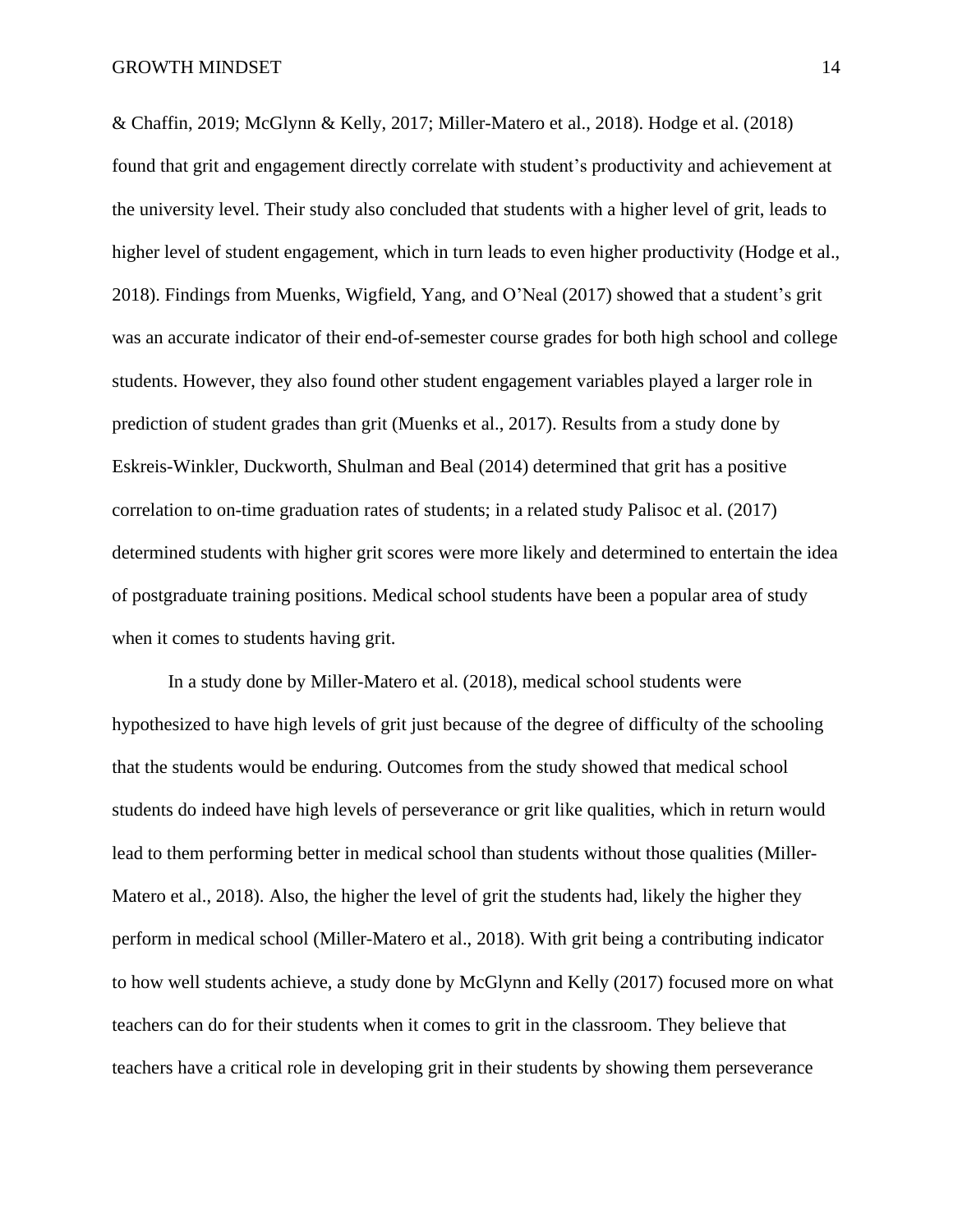and not being afraid to fail in the classroom (McGlynn & Kelly, 2017). When a teacher was more likely to show grit and perseverance in the classroom while being okay with failure but showing how to accept challenges in a positive way in front of the students, students were more likely to adapt some of the grit like characteristics themselves (McGlynn & Kelly, 2017).

A study done by Usher, Li, Butz, and Rojas (2019) concluded grit was positively correlated to student self-efficacy. Often children that are labeled as obese, tend to have much lower self-efficacy of their skills/abilities in physical education (Rukavina & Doolittle, 2016). Child obesity in physical education class shows another need for growth mindset instruction or intervention. Grit is seen as equally important for obese students because they often feel like they are not included because certain activities in physical education are harder for them or feel like they set them up to fail because of their obesity (Rukavina & Doolittle, 2016). Which in return leads to students mindset about physical education being very negative because they do not feel like a part of the group but also do not want to be a part of the group because they do not feel like they can perform or fit in with the others. Obese students often see things in a negative light, which can make it very difficult and frustrating for them when it comes to physical education class and proving why growth mindset and inclusion in physical education can be so important. Students in any content area, with a growth mindset are more likely to accept challenge, persevere through trials, and continue to learn through tough times (Barnes & Fives, 2016).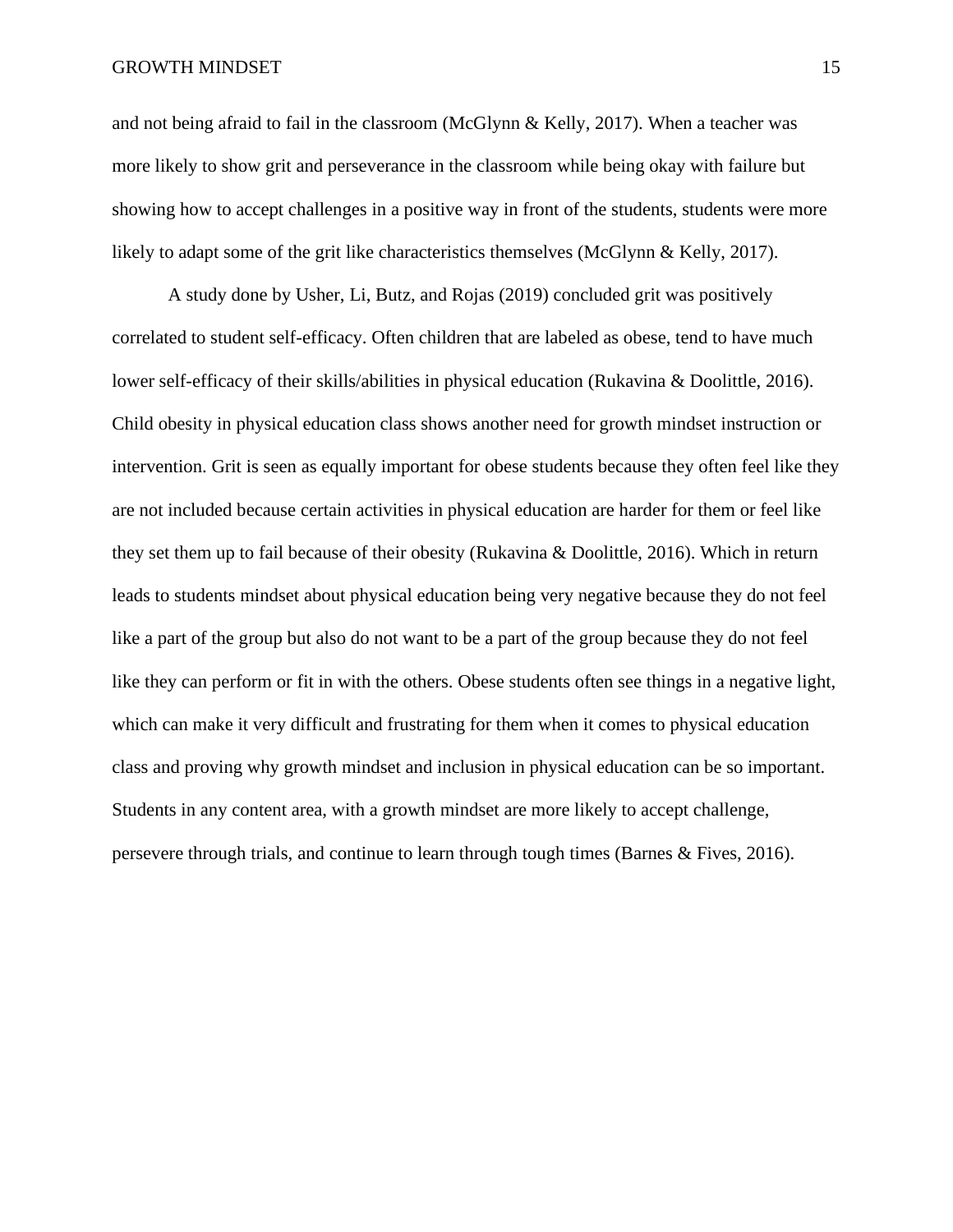#### **Methods**

#### **Participants**

Wilson Elementary is part of one of the largest districts in the state of Minnesota, located in the northwest suburbs of Minneapolis. The school has a population of roughly 650 students from Kindergarten through  $5<sup>th</sup>$  grade. The student population is made up of 71.9% white students, 11.4% Black or African American, 7.7% two or more races, 5.6% Hispanic or Latino, 3% Asian, and another .3% American Indian or Alaskan. 40.6% of the student population qualify for free/reduced-price meals. Wilson Elementary also has a population of 17.4% of students that qualify for special education and another 10.2% for English Learners. Four 4<sup>th</sup> grade classes from Wilson Elementary were chosen for this study, two classes were selected randomly to be a part of the growth mindset intervention group and two were selected for the control group.

The two classes that make up the growth mindset group were comprised of a total of 51 students. There were 19 male students and 32 female students. Approximately 60.8% of the students from the growth mindset group were white, while another 17.6% were black or African American. Followed by the smaller groups of Hispanic-Latino students at 13.7% and 7.8% of the students being two or more races, as well as 1.9% Asian. Of the 51 students in the growth mindset group, 12 of the students qualified as special education students and one English Language Learner.

When looking at the two classes that made up the control group, the numbers were a little different. Of the 49 students that made up the control group, 19 of them were male students and 30 were female students. Exactly 61.2% of the students being white, 16.3% black or African American and another 12.2% being two or more races. There were no Asian students in this group and a smaller 10.2% of Hispanic-Latino students compared to the growth mindset group.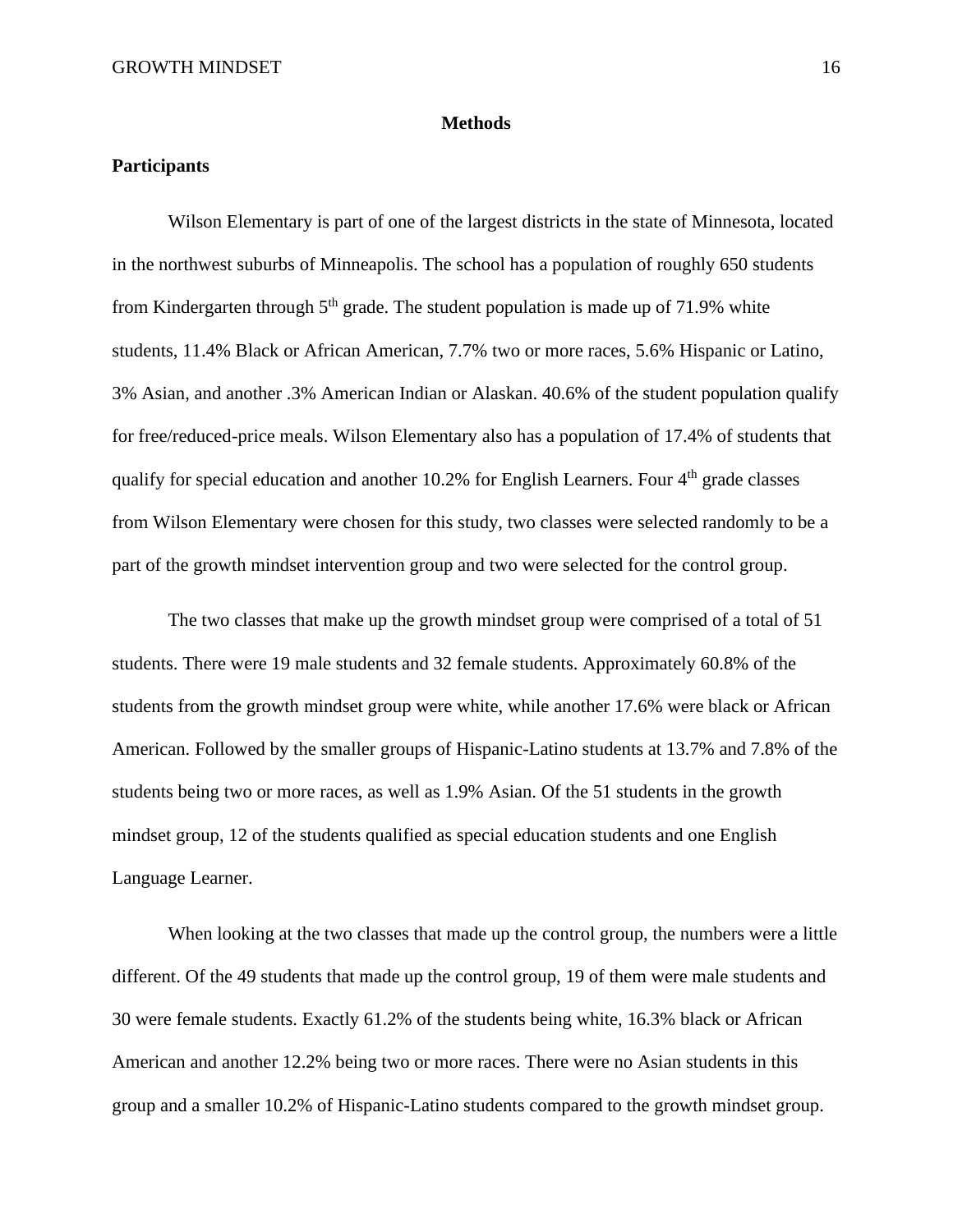Of the 49 students in this group, 17 of them qualified as receiving special education services and three English Language Learners.

#### **Measures**

Data was collected based of a couple of different variables. The first dependent variable that was analyzed was the students' self-efficacy towards physical education. Pre and post-test surveys using Likert Scale form were created by the researcher and used to evaluate students' attitudes and perceptions of physical education and physical fitness. Quantitative data from the Likert Scale survey was recorded to analyze the results of students' feelings/perceptions of physical education more in depth. Two presidential fitness tests (timed one mile run and oneminute timed sit-up test) were implemented by the researcher to analyze the next dependent variable. The data was collected by the researcher was based off students' performance on a cardiovascular endurance test (mile run) and muscular endurance (one-minute timed sit-up test). Quantitative data was collected on an Excel spreadsheet for both pre and post-test format by the researcher for each fitness test to be able to compare data from intervention group and control group more fluently. Data was also analyzed from pre-test compared to their post-test fitness test scores to measure student improvement for students from both the growth mindset intervention group and control group of students.

#### **Procedures**

This study took place over the first 6 weeks of trimester one at Wilson Elementary. The first week of the study students from both groups were given a three-question pre-test survey to gain an understanding of their perception of physical education class and their abilities using Likert scale style survey created by the researcher. The first statement read, "I enjoy participating in physical education class", with the response choices: strongly agree, agree, neutral, disagree,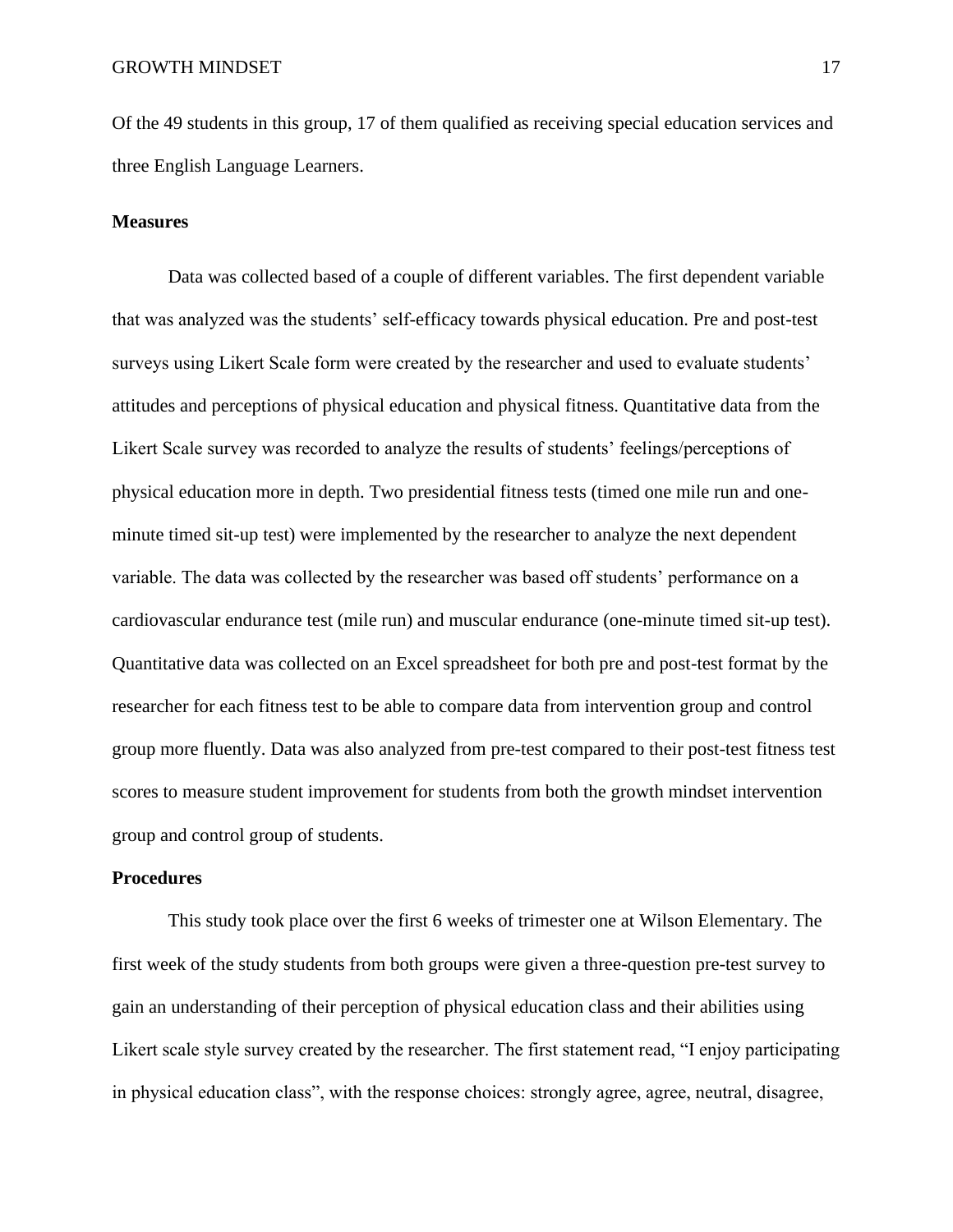strongly disagree. The second statement, "I enjoy participating in physical activity outside of physical education class" and the last, "I believe that I have the power to improve my skills/abilities" with the same response choices for all the statements. At the end of the study, six weeks later, students from both groups were required to complete the same survey as a post-test survey to compare changes in students' self-efficacy in physical education class and perception of their abilities.

Pre-test fitness testing took place in the first two weeks of the study. Students participated in a one-mile timed run outside on the track during the first week of the study. Scores (times) were recorded on a class list as students crossed the finish line for the  $4<sup>th</sup>$  time, equaling one mile. In the second week of the study, students from both groups participated in the one-minute timed sit-up pre-test. Students were asked to do as many sit-ups in one minute as possible using proper form (touching elbows to knees with hands across chest holding on to their shoulders) while a partner holds their feet to the floor. Raw numerical data was collected a class list and transferred on to an Excel spreadsheet for easy comparison for the Presidential Fitness tests that were administered by the researcher. All classes participated in the same warm-up routine before activities throughout the study (to keep everyone working on muscular strength, muscular endurance and cardiovascular endurance) as well as well as the same activities/games to keep everything analogous between the two groups.

Two 4<sup>th</sup> grade classes were randomly selected by the researcher to receive growth mindset implementation/intervention throughout the study after the pre-tests, the other two classes proceeded as normal. After the one-minute timed sit-up pre-test, using an idea from the studies of Bostwick and Becker-Blease (2018) as guidance, students were sent home from class with a small piece of paper with a written transcript. Based on the group they were put in the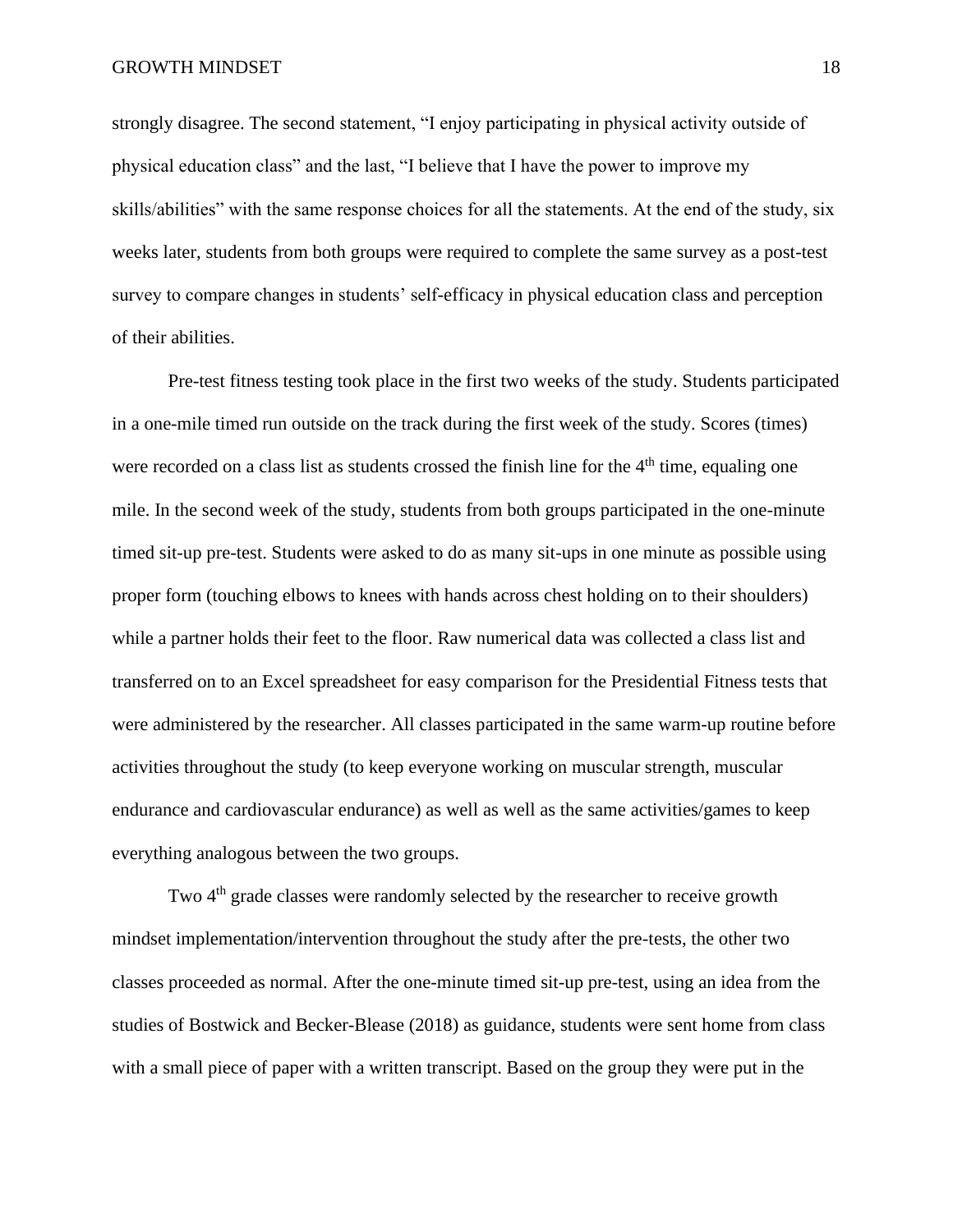transcript was considered part of the growth mindset intervention or part of the control. The growth mindset groups letter read, "Everyone has the power to improve their skills/abilities if they want to, are you willing to work for that change?" The control group read "Thank you for doing your best, not everyone can be the best at something". The classes in the growth mindset group also viewed a google slides presentation centered around growth mindset vs fixed mindset in the third week of the study. In the presentation, students learned about Dweck's mindset theory of growth mindset vs fixed mindset, watched short video clip (Infobundl, 2014) based on growth mindset as well as participated in a couple mindset activities. In week 6, students participated in post-test fitness testing after the growth mindset instruction/intervention period to monitor changes in performance and how growth mindset intervention impacted achievement. Scores from both fitness tests were once again recorded on a class list and transferred on to an excel spreadsheet by the researcher.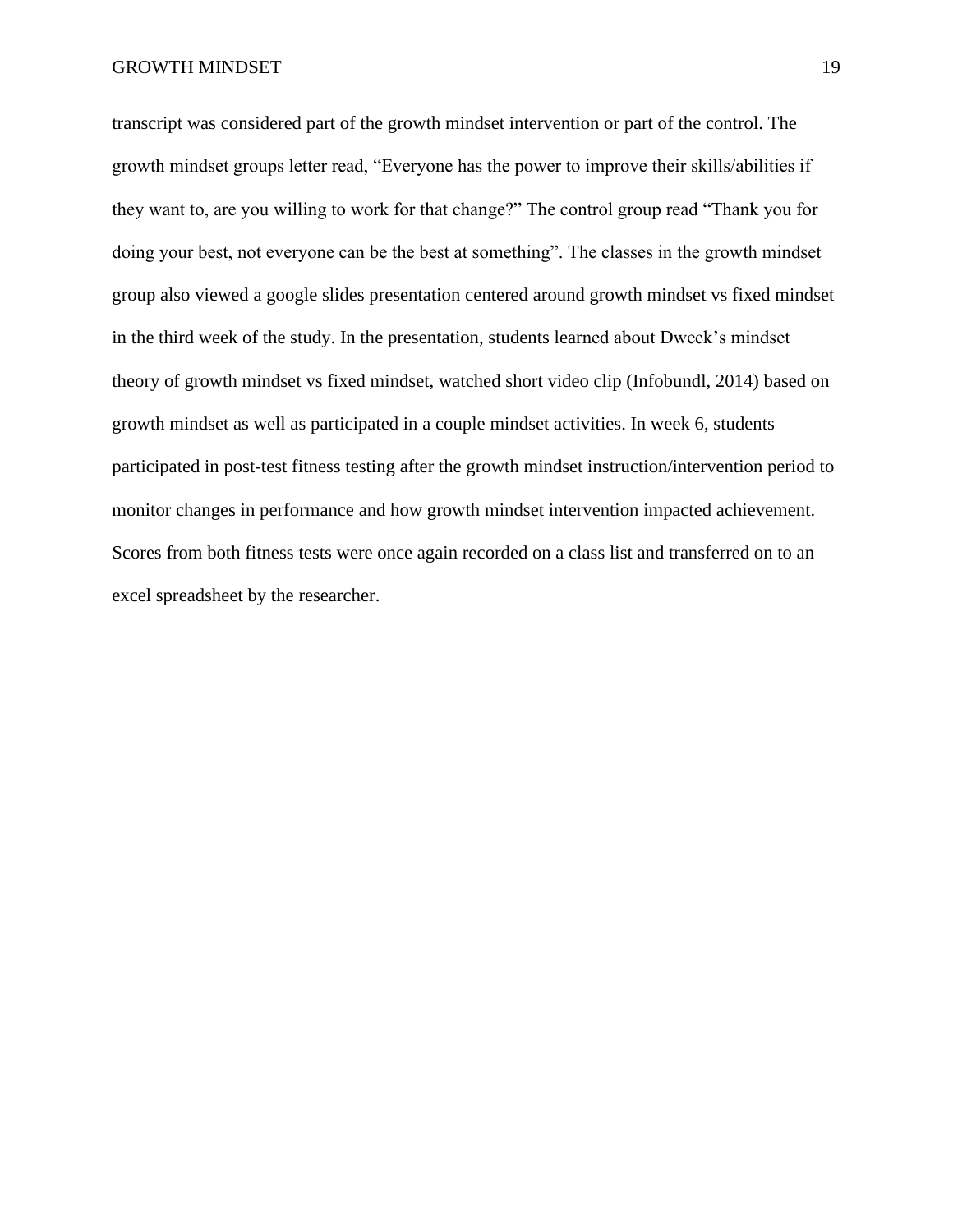#### **Results**

#### **Student Self-efficacy**

After giving the original pre-test Likert Scale survey to all  $4<sup>th</sup>$  grade classes at the school, it was common to see a positive perception of physical education class from many students. Figure 1 shows survey results from the control group, 20 students said they agreed with the statement, "I enjoy participating in physical education class". Another 22 students said that they strongly agree with the statement, equaling about 86% of the students in the control group expressing a positive outlook towards physical education class. Figure 1 also shows that over a third of the students in the control group felt neutral or negatively towards participating in physical activity outside of physical education class despite less than 15% of students responding that way towards physical education class. Only four students from the control group didn't believe that they had the power to improve their skills/abilities as indicated by Figure 1.



*Figure 1.* Control group pre-test survey.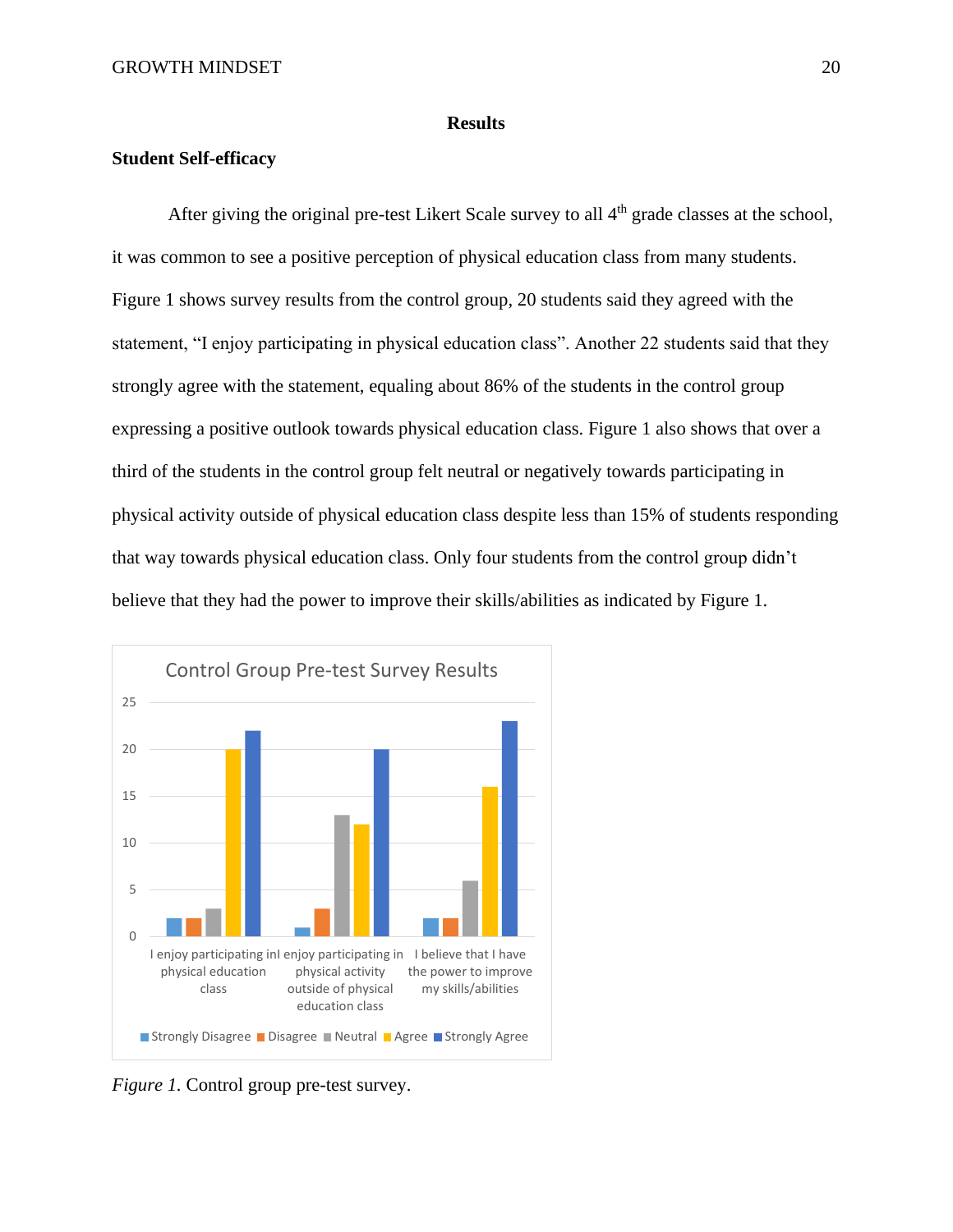After several weeks, the control group was given the exact same survey just as the intervention group was to measure any sort of changes within the control group over time despite not receiving any growth mindset intervention. The results in Figure 2 illustrate the changes, or lack thereof in some instances. Even though the number of strongly agree increased by three, only one student made the complete jump from feeling negatively (strongly disagreeing or disagreeing) about participating in physical education class to enjoying participating in class (agreeing or strongly agreeing). Figure 2 shows the number of students either strongly disagreeing or disagreeing about enjoying participating in physical activity outside of class stayed the same with just a slight variance in one student switching over their level in this category. The same thing happened with the students that agreed with the statement or strongly agreed, the results showed a slight change with one student moving from strongly agree down to just agree. Even though one student changed from a negative outlook to more neutral or positive on whether they can improve their skills, two students dropped from believing they had the power to improve to a more neutral or negative mindset from pre-test to post-test.



*Figure 2.* Control group post-test survey.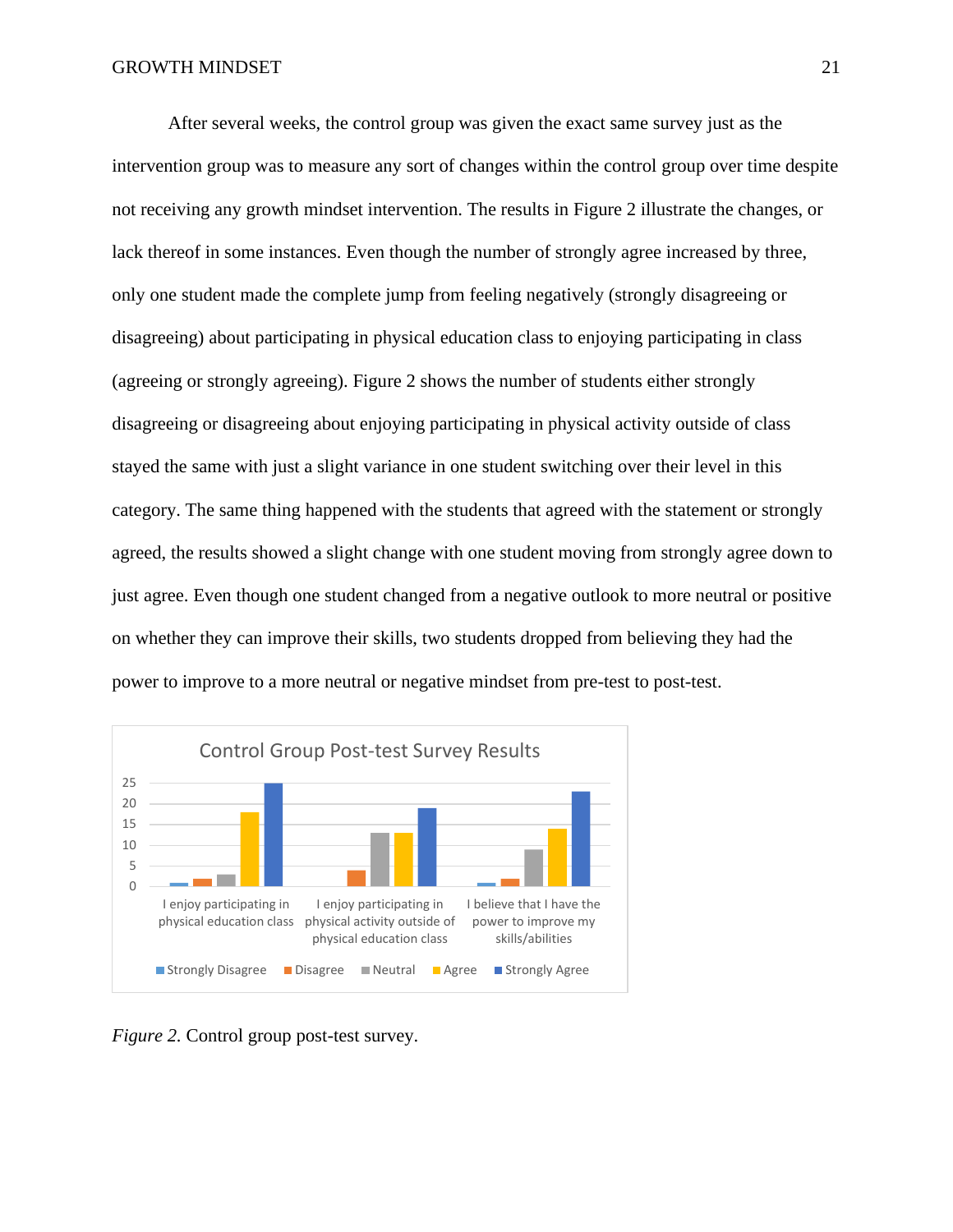

*Figure 3.* Growth mindset group pre-test survey.

The growth mindset intervention group was given the same three question survey in a pre-test and post-test condition. It is predicted that growth mindset intervention will positively impact student self-efficacy towards physical education as well as their own attitudes towards their skills/abilities. The results shown in Figure 3 reflect the pre-test data that was recorded from the survey responses of the growth mindset intervention group. Only one student responded negatively about their feelings towards participating in physical education class, but eight students responded neutral. Similarly, to the control group, 83% of students from the growth mindset intervention group responded positively in their feelings about participating in physical education class. About 37% of students felt neutral or negatively about participating in physical activity outside of physical education class which was like the approximate 35% of the control group. Figure 3 also shows that about 75% of the students in the intervention group believed that they had the power to improve their skills/abilities by choosing the agree or strongly agree category for the statement provided, but almost one out of every four students were unsure or didn't believe they had the power to do so.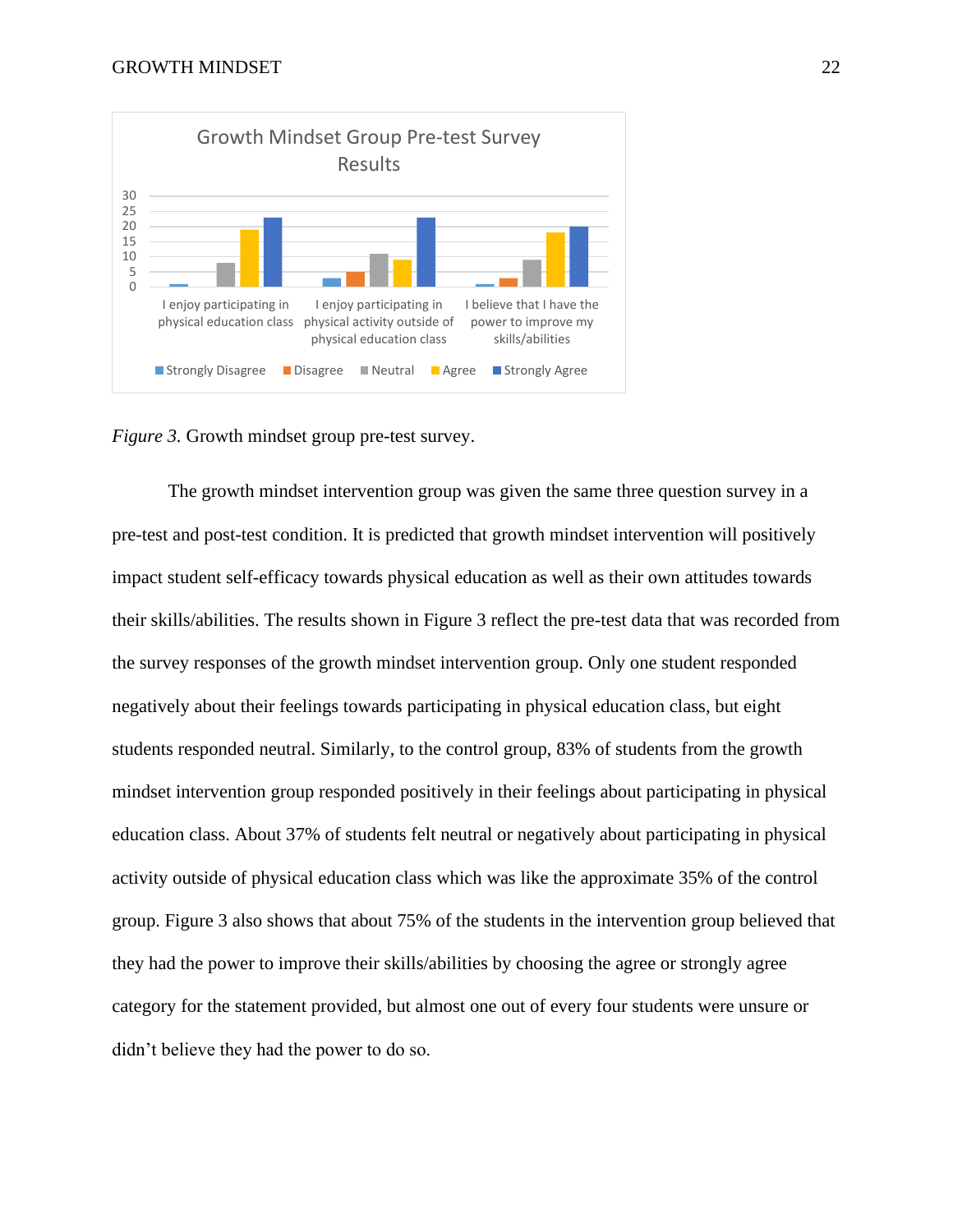

*Figure 4*. Growth mindset group post-test survey.

Figure 4 shows data collected from the post-test survey taken by the growth mindset intervention group. The first question of the survey yields similar results to the control group. A slight increase in a positive outlook towards physical education class is shown by the one student that strongly disagreed changing their result, leaving zero students in the negative perception of physical education class. However, the pre-test and post-test recorded the same number of students leaning towards the positive outlook on physical education class with a decrease of two students in the agree group joining the strongly agree group. When looking at student's perception of physical activity outside of class, the post-test survey saw a drastic change in students feeling neutrally or negatively, to much more positively. Approximately 37% of students in the growth mindset group originally felt negatively or neutral about participating in physical activity outside of class, but that number dropped down to about 20% for the post-test survey after growth mindset intervention. The number of students that strongly agreed that they had the power to improve their skills/abilities saw a dramatic increase going from 20 to 30 students from pre-test to post-test, making the largest jump for any section.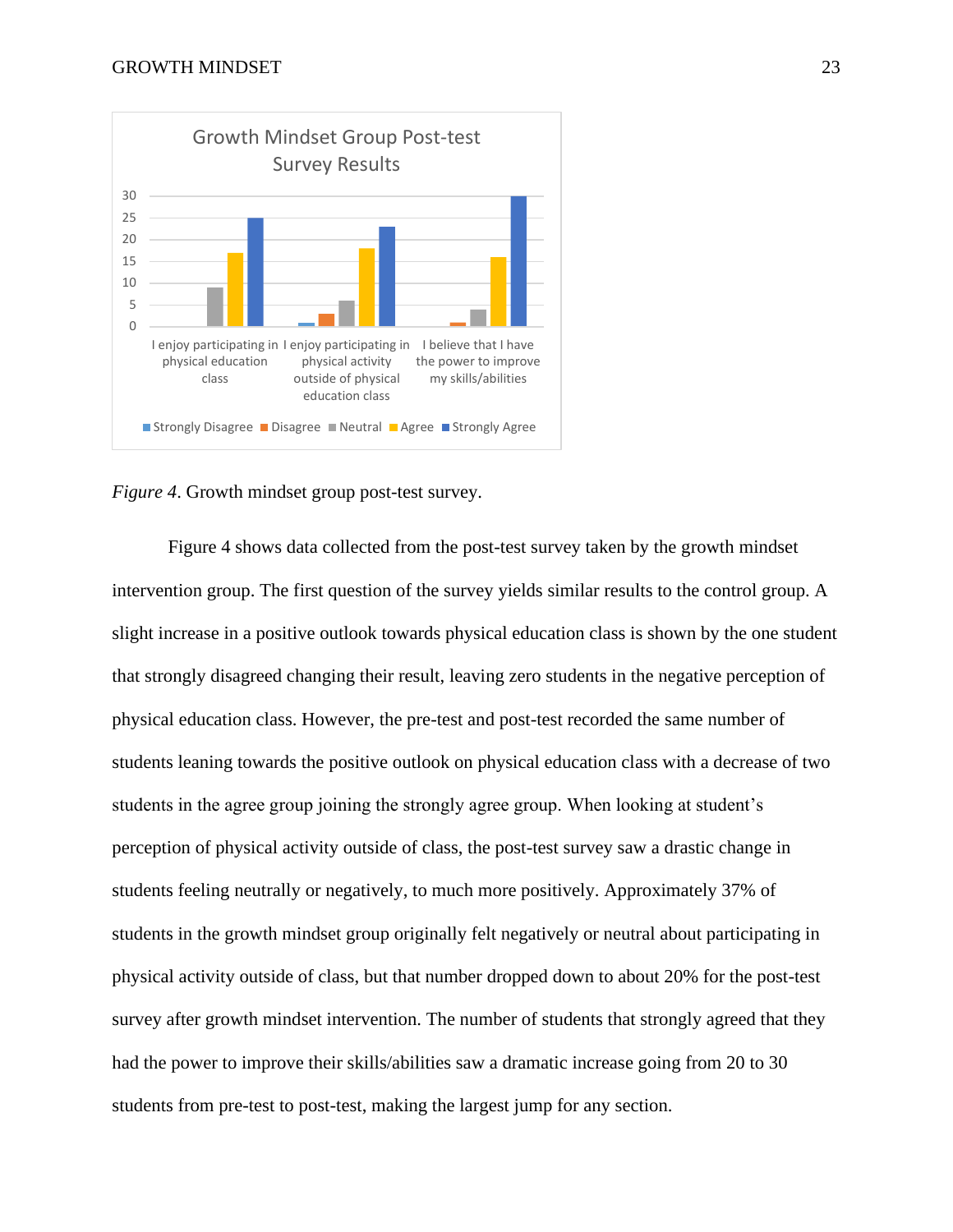#### **Student Achievement- Fitness Tests**

Students were put through two different presidential fitness tests, with the same pre-test and post-test format as the Likert Scale surveys. Students from the control group did not receive any treatment in between tests, whereas, growth mindset intervention groups went through several growth mindset intervention strategies/instruction previously mentioned. It is hypothesized that student improvement on presidential fitness test scores will be positively correlated to growth mindset intervention. An independent groups *t-* test revealed that there was a marginally statistically significant difference in students receiving growth mindset intervention when it comes to running the mile run ( $M = 53.21$ ,  $SD = 160.54$ ,  $n = 51$ ), as compared to students that did not receive growth mindset intervention ( $M = 1.80$ ,  $SD = 180.22$ ,  $n = 49$ ), with weak effect size,  $t(98) = -1.56$ ,  $p = 0.07$ ,  $d = 0.03$ . With a one-tailed hypothesis, the calculations show that student's sit up scores were significantly affected by weather or not they received growth mindset intervention. An independent groups *t-* test revealed that there was a statistically significant difference in students receiving growth mindset intervention when it comes to performing the one-minute sit-up test ( $M = 1.49$ ,  $SD = 2.03$ ,  $n = 51$ ), as compared to students that did not receive growth mindset intervention ( $M = 0.63$ ,  $SD = 2.50$ ,  $n = 49$ ), with moderate effect size,  $t(98) = -1.87$ ,  $p = 0.03$ ,  $d = 0.38$ .

Figure 5 shows the comparison between pre and post-test timed mile run scores and Figure 6 shows the one-minute timed sit-up test scores from students in control group compared to the growth mindset intervention group. The information in the graph gives the reader a visual representation of the improvement of student's times (reduction of seconds), but more information can be garnered from the raw data between the four classes. The raw data shows 25 students got slower on their mile run time from pre to post test in the control group, but also 16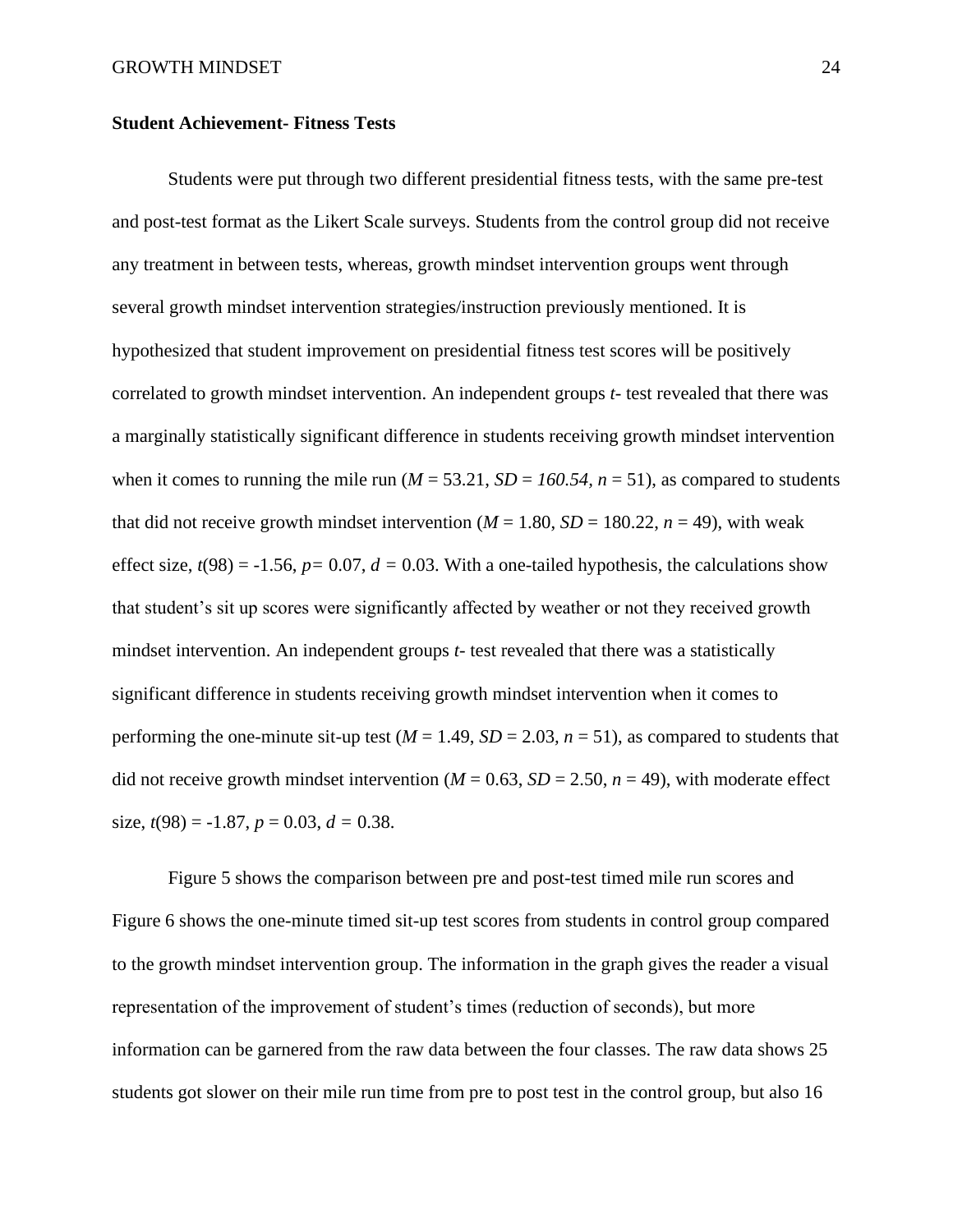of the 49 students improved their score by running over a minute faster on the post test. The growth mindset intervention group had 16 students run a slower post-test mile run then their pretest whereas, 20 of the 51 students improved their mile run score by running over a minute faster than their pre-test. The fluctuation of scores led to a major difference in the mean score (time in seconds) of the control group compared to the growth mindset intervention group as seen above.



*Figure 5.* Timed one mile run results graph.

Adding the two control groups and the two growth mindset intervention groups together produced a larger sample size while ensuring they both endured the same testing. The control group produced an average (mean) of 1.80 seconds faster per student on their post-test mile run and increased on average (mean) of .63 sit-ups more per student from pre-test to post-test. With a standard deviation (SD) of approximately 180.22 seconds per student for the mile run in the control group. Data from the control group produced a 2.5 standard deviation for the sit-ups. However, during the sit-up test, the growth mindset intervention group produced results relative to the hypothesis. Students in the control group on average improved their score on the sit-up test by barely over half of a sit-up with an average improvement of .63 sit-ups and only 12% of the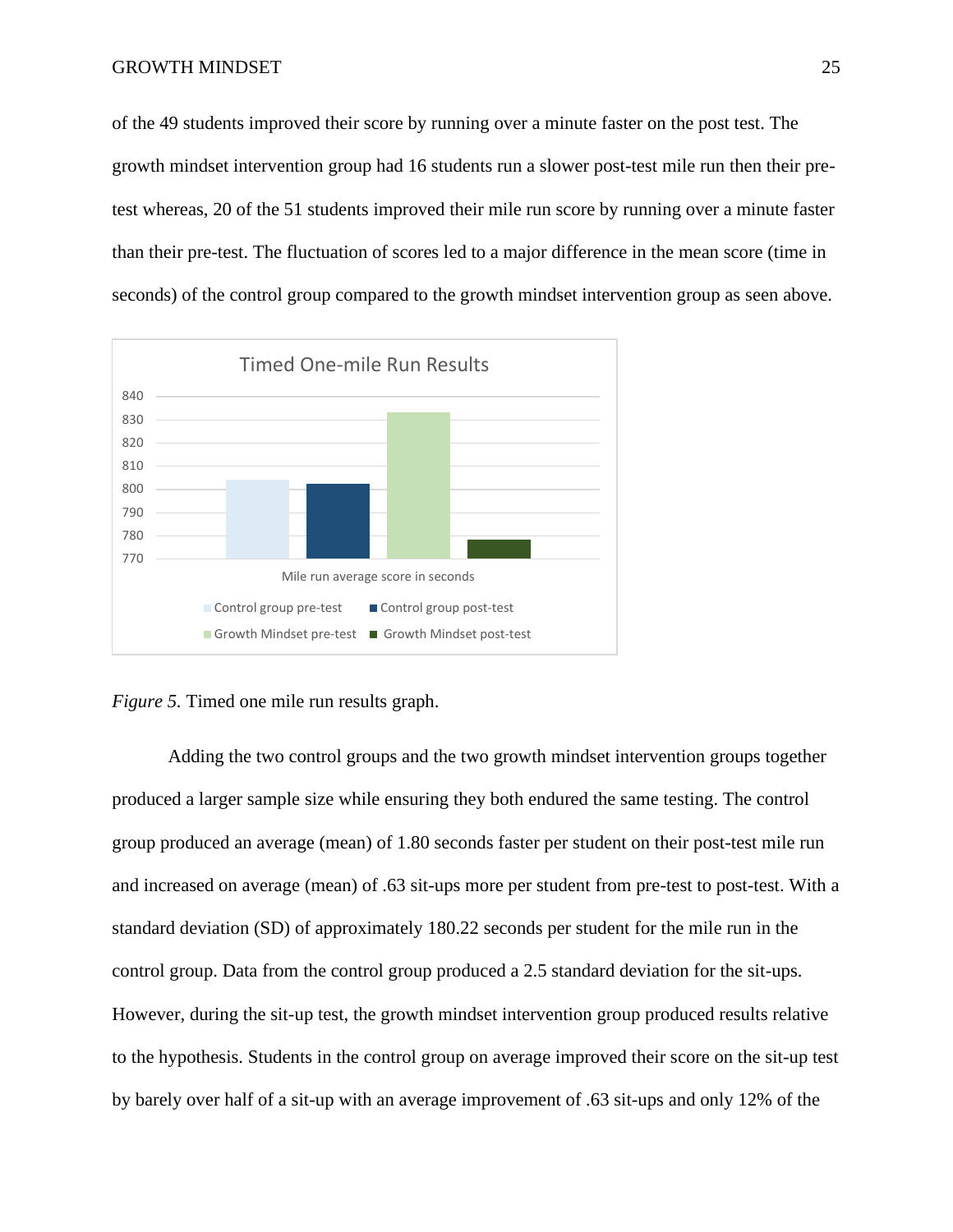students improving by more than the standard deviation for the group of 2.5 sit-ups. Whereas, the growth mindset group recorded an average improvement of 1.49 sit-ups per student, almost a full sit-up more than the control group. The results for the growth mindset intervention group also showed 33% of the students improved their sit-up score by more than the standard deviation of 2.03 sit-ups per person.



*Figure 6.* One-minute timed sit-up test results graph.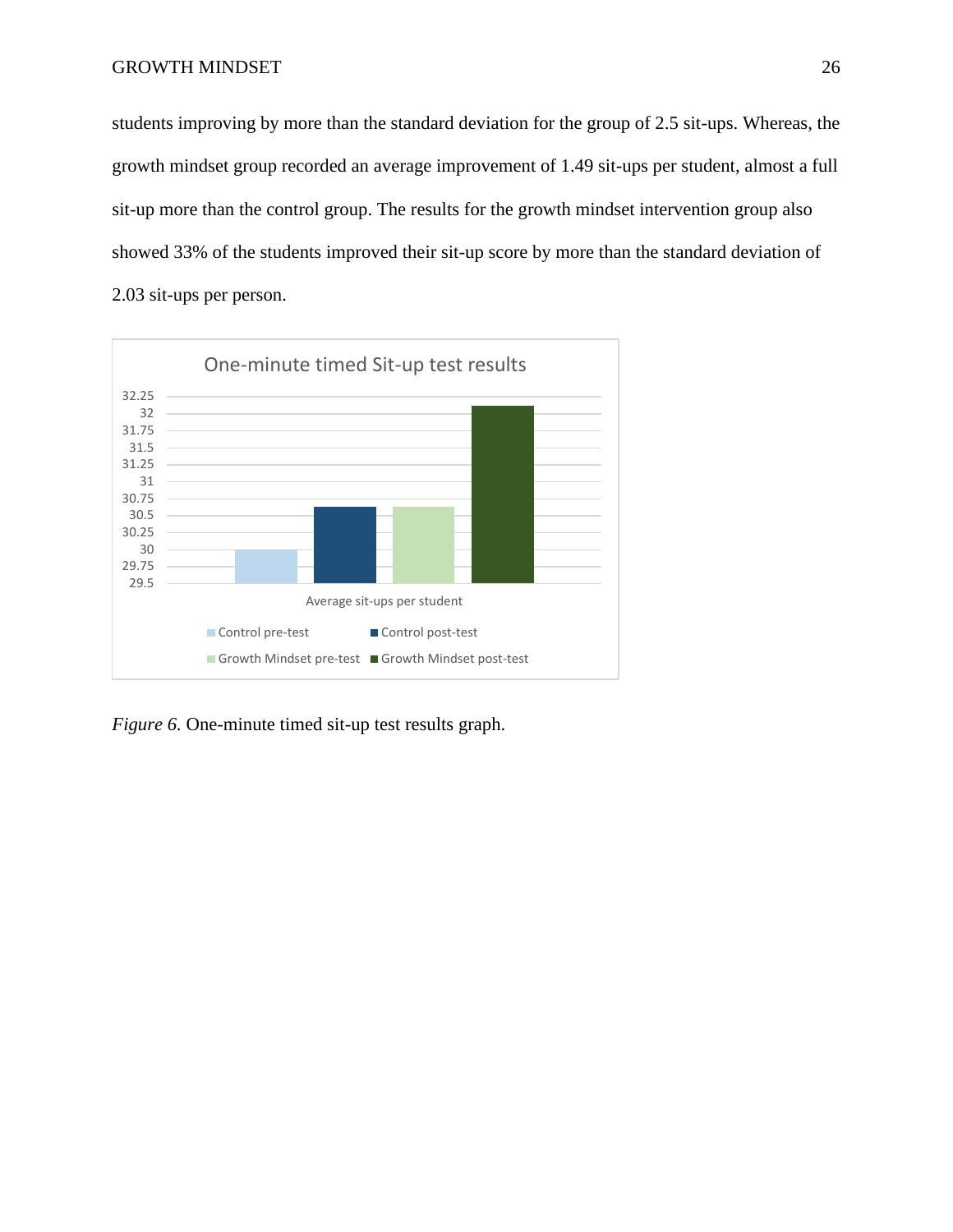#### **Discussion**

#### **Summary of Major Findings**

When it comes to the research at hand, a few themes were discovered. Growth mindset intervention had a positive impact on student self-efficacy in physical education class. About 17% of students that received growth mindset intervention/instruction changed from a negative or neutral connotation with physical activity outside of physical education class to a much more positive outlook. Students that received growth mindset intervention also saw the largest increase from pre- to post-test when it came to if they believed whether they had the ability to improve their skills/abilities. An increase of 20% for the strongly agree choice for the post-test survey for the growth mindset intervention group showed a major change in student's perception of their abilities after growth mindset intervention had taken place.

Student achievement on presidential fitness tests however, showed mixed results. Growth mindset intervention proved marginally statistically significant when it came to student's performance on the timed mile run compared to the students that did not receive growth mindset intervention in between the pre- and post-test. However, results from the one-minute sit up test provided a little different conclusion. When it came to the one-minute timed sit-up test, there was a statistically significant difference in students that received growth mindset intervention compared to the students that did not in between the pre- and post-test.

#### **Limitations of the Study**

When doing a study centered around student performance and self-efficacy, different limitations can arise. Some can have a greater impact on the research than others, but all can play a minor role in impacting the outcome or skewing the results. When thinking about the research done in this study, a few different themes develop. Elementary school students are so young, and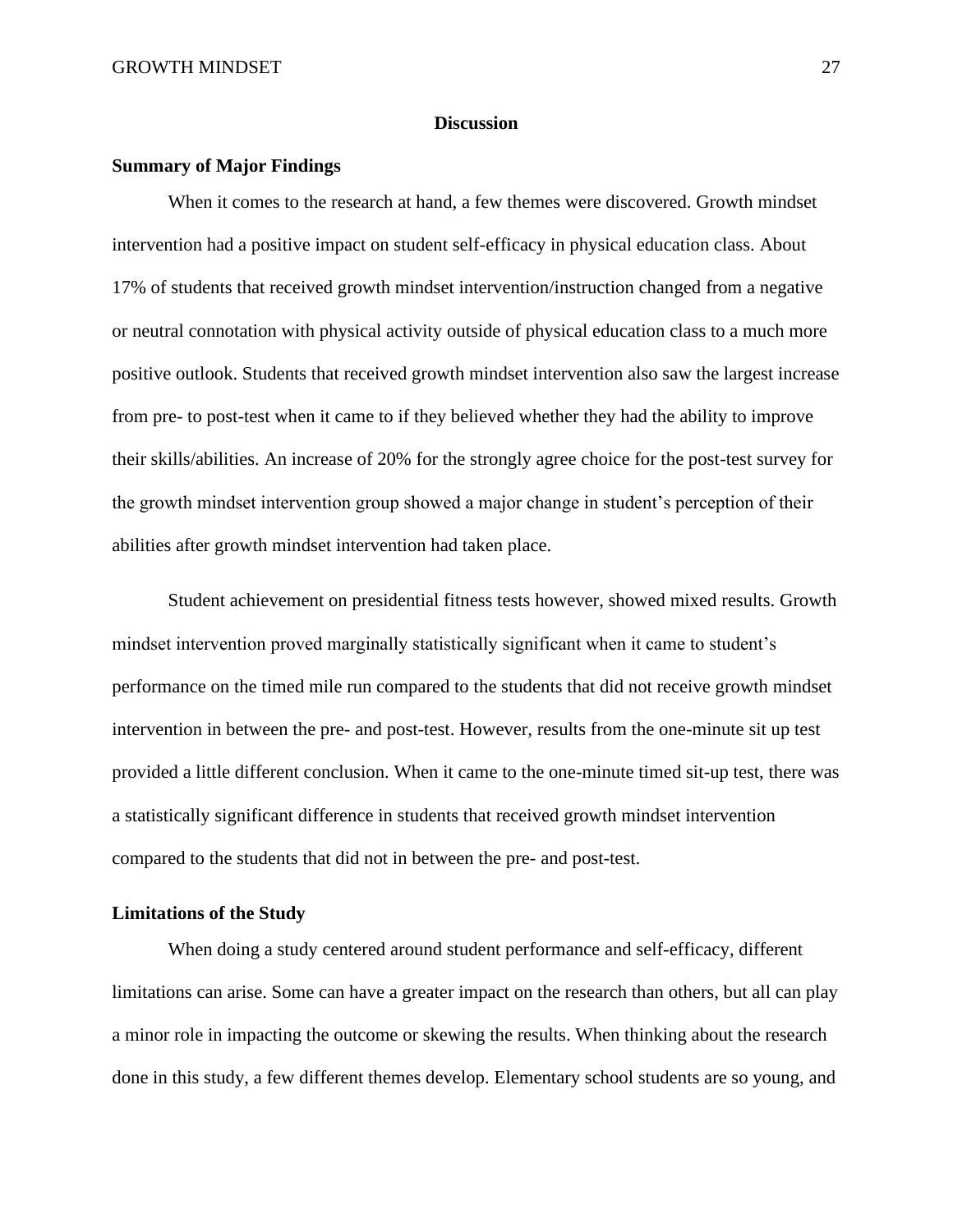their brains/bodies are changing rapidly. A student's self-efficacy towards physical education could be changing based on their exposure to more physical education/physical fitness or the activities that are being performed since the original pre-test survey, it may be completely unrelated to the growth mindset intervention. This also leads into the performance of students. Students may be improving based of the growth mindset intervention, or it could be the impact of more practice/activity and exposure to physical activity that they have had since the original pre-test.

Another couple factors can be contributed to the research taking place at an elementary school. In elementary physical education, students are not required to wear certain athletic apparel or shoes, meaning many students are not properly equipped to perform at their highestlevel right from the get-go. With students being so young, a student's ability to fully comprehend growth mindset versus a fixed mindset comes in to play as well. They may not truly understand the intervention they received. On the contrary, with growth mindset being so popular in education, other students could be receiving growth mindset instruction/intervention in other classes even though they were in the control group for this study. Lastly, many elementary students do not fully understand what type of stress their body is physically capable of handling and are afraid to give their best effort in fear of being called a "try hard" or "teacher's pet". A few students skewed results by walking most of their mile run. Some did it during the pre-test, making their post-test score much easier to improve on.

A few other limitations are more random and unrelated. As mentioned above, the weather outside on the day of the post-test mile run was about 30 degrees colder with 20 mph winds, both of those factors could play into slowing down the students. Even if the weather itself may not slow down or speed up the student, it could change the mood/motivation of the student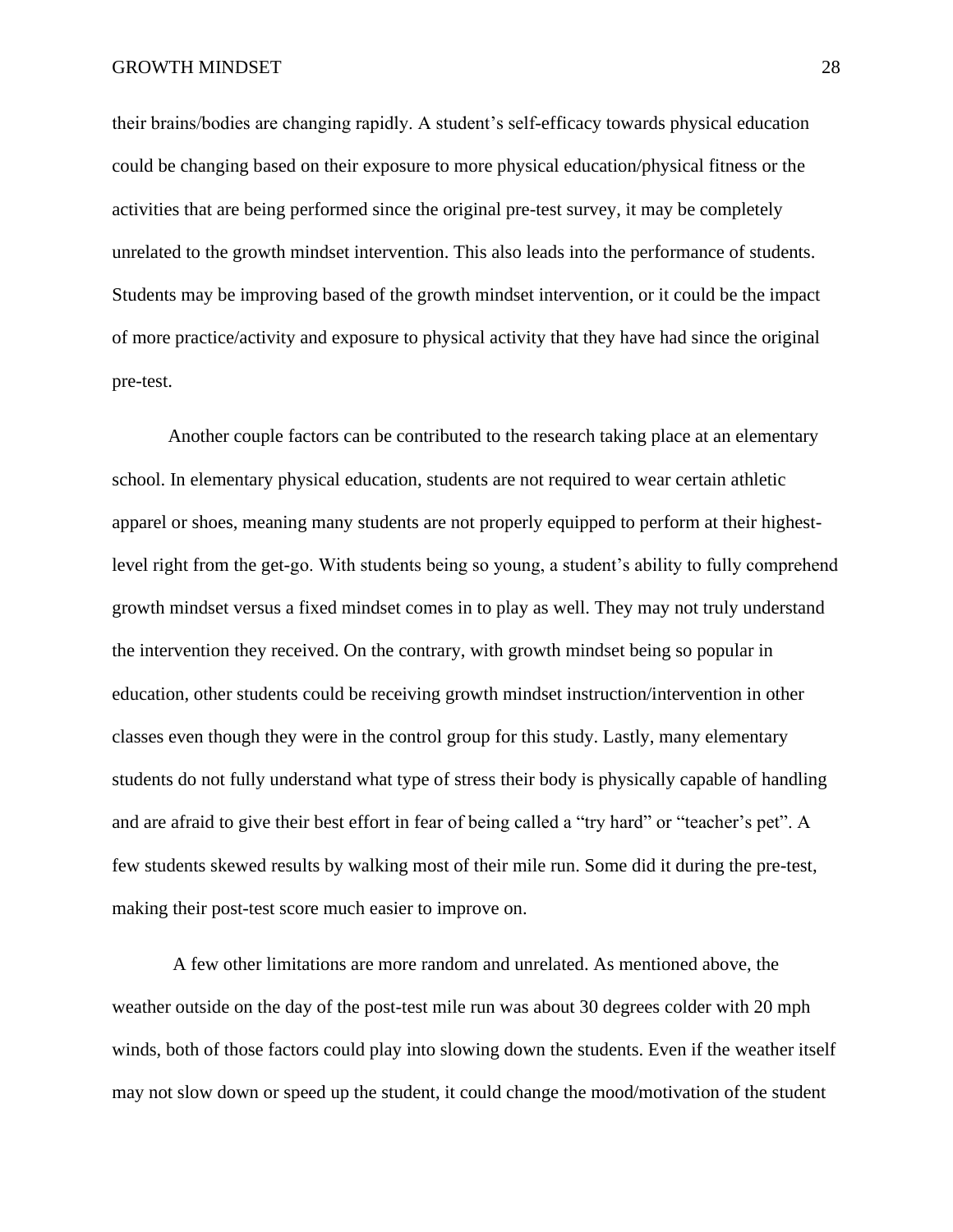which could drastically affect the outcome of the test. Student performance could also be impacted by things happening in their home life, at school earlier that day, or just their overall mood for the day. As many teachers are learning, there are so many factors that can play into a student's success/learning.

#### **Further Study**

With growth mindset continuing to be such a buzz word in education, and truly a lack of research centered around how it affects student achievement, more research needs to be conducted on the topic and how it can affect performance. Research beyond just a few fourthgrade classes should be conducted when it comes to growth mindset affecting performance. Selecting an older population to receive growth mindset intervention would alleviate the lack of understanding growth mindset versus fixed mindset amongst those receiving the intervention. A larger sample size by expanding to different schools, grades, and content areas would provide greater information towards proving the correlation between growth mindset instruction/intervention and student achievement. Controlling some of the minor variables such as type of intervention, age of students, length of time receiving intervention, etc. could play a contributing factor to pupil self-efficacy as well as performance. The more research that is done, the greater the chance to see the correlation between growth mindset and student self-efficacy as well as achievement.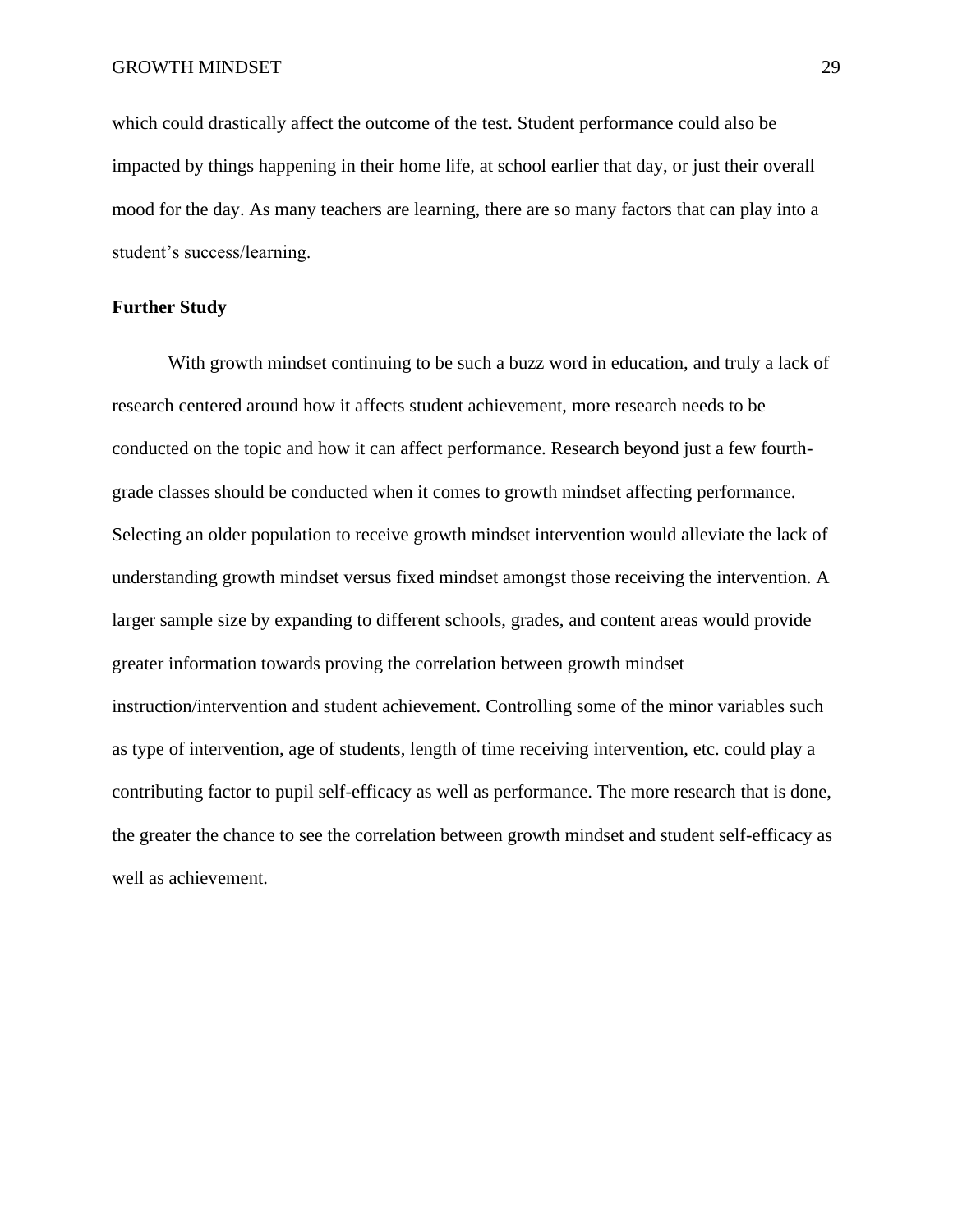#### **Conclusion**

With more and more research being conducted around how mindsets can impact a student's beliefs and achievement, this study is a small step towards greater understanding. Student mindsets and achievement are continually analyzed and evaluated throughout the world. It is vital for all educators to have the knowledge about growth mindset instruction and how grit can impact student learning, giving all students an opportunity to succeed at their highest potential. In this study, results showed that growth mindset intervention can positively impact student self-efficacy and may impact achievement as well. Certain limitations make the intervention process seem like it may not be the only thing impacting the fourth-grade students that were tested, demonstrating a need for more research to be conducted. The lack of time the study covered could potentially impact factors out of the researcher's control, calling for a need to continue research over a greater length of time to analyze the interventions true impact over time. However, with numerous studies already conducted and showing the impact growth mindset intervention and grit can have on student mindsets and achievement, it is a topic that will continue to garner a lot of research. Further indicating that the results from this study could play a minor role in that research.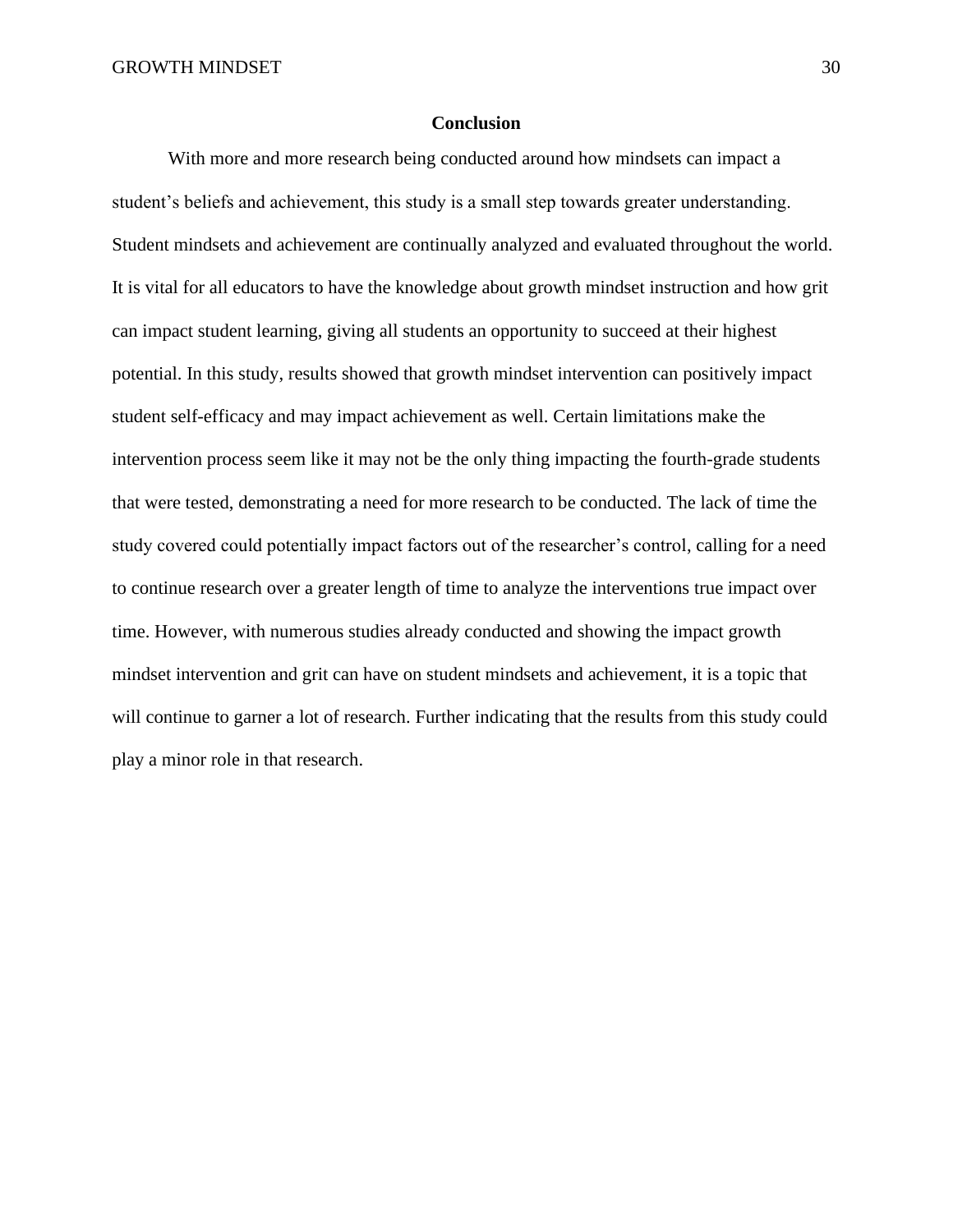#### References

- Akin, I., & Radford, L. (2018). Exploring the development of student self-esteem and resilience in urban schools. *Contemporary Issues in Education Research, 11*(1), 15-22.
- Andersen, S., & Nielsen, H. (2016). Reading intervention with a growth mindset approach improves children's skills. *Proceedings of the National Academy of Sciences of the United States of America, 113*(43), 12111-12113.
- Barnes, N., & Fives, H. (2016). Creating a context for growth-focused assessment. *Middle School Journal, 47*(5), 30-37.
- Bostwick, K., & Becker-Blease, K. (2018). Quick, easy mindset intervention can boost academic achievement in large introductory psychology classes. *Psychology Learning and Teaching, 17*(2), 177-193. doi:10.1177/1475725718766426
- Boylan, F., Barblett, L., & Knaus, M. (2018). Early childhood teachers' perspectives of growth mindset: Developing agency in children. *Australasian Journal of Early Childhood*, *43*(3), 16+.
- Brooks, R., & Goldstein, S. (2008). The mindset of teachers capable of fostering resilience in students. *Canadian Journal of School Psychology, 23*(1), 114-126. doi:10.1177/08295735083116597
- Brougham, L., & Kashubeck-West, S. (2018). Impact of a growth mindset intervention on academic performance of students at two urban high schools. *Professional School Counseling, 21*(1), 1-9. doi:10.1177/2156759X18764934
- Claro, S., Paunesku, D., & Dweck, C. (2016). Growth mindset tempers the effects of poverty on academic achievement. *Proceedings of the National Academy of Sciences of the United States of America, 113*(31), 8664-8668.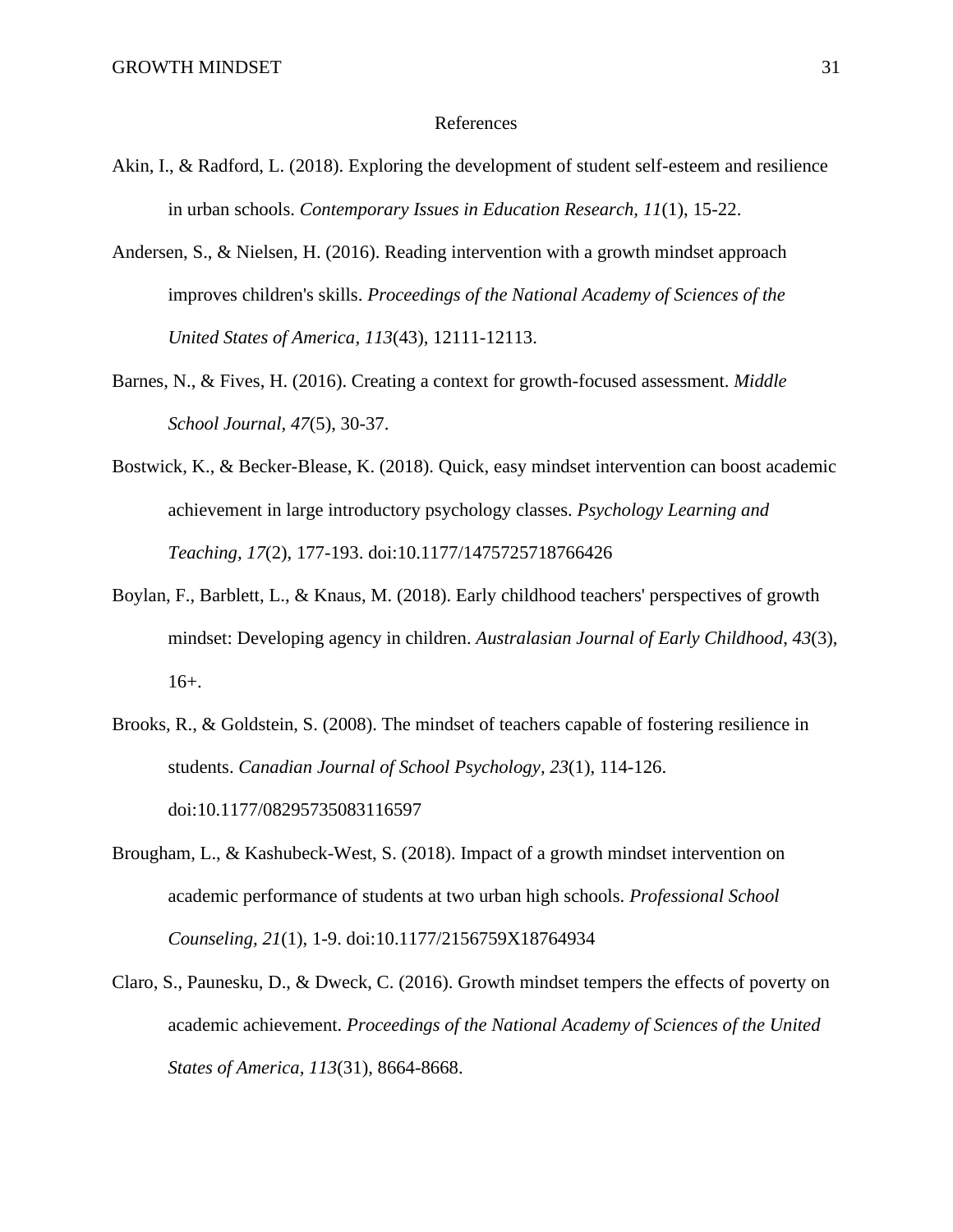- Degol, J., Wang, M., Zhang, Y., & Allerton, J. (2018). Do growth mindsets in math benefit females? Identifying pathways between gender, mindset, and motivation. *Journal of Youth and Adolescence, 47*(5), 976-990. doi:10.1007/s10964-017-0739-8
- Duckworth, A. (2016). *Grit: The power of passion and perseverance* (First Scribner hardcover ed.). New York, NY: Scribner.
- Dweck, C. (2016). Growth mindset doesn't promise pupils the world (classroom practice). *Times Educational Supplement, 5187*(5187), 38-39.
- Dweck, C. (2006). *Mindset: The new psychology of success* (1st ed.). New York: Random House.
- Dweck, C. (2008). Mindsets and math/science achievement. New York, NY: Carnegie Corporation. Retrieved from [https://www.growthmindsetmaths.com/uploads/2/3/7/7/23](https://www.growthmindsetmaths.com/uploads/2/3/7/7/23%20776169/%20mindset_and_math_science_achievement_-_nov_2013.pdf)  [776169/ mindset\\_and\\_math\\_science\\_achievement\\_-\\_nov\\_2013.pdf](https://www.growthmindsetmaths.com/uploads/2/3/7/7/23%20776169/%20mindset_and_math_science_achievement_-_nov_2013.pdf)
- Eskreis-Winkler, L., Duckworth, A. L., Shulman, E. P., Beal, S. A. (2014). The grit effect: Predicting retention in the military, the workplace, school and marriage. *Frontiers in Psychology, 5*, 36. doi[:10.3389/fpsyg.2014.00036](https://doi-org.ezproxy.nwciowa.edu/10.3389/fpsyg.2014.00036)
- Haimovitz, K., & Dweck, C. (2017). The origins of children's growth and fixed mindsets: New research and a new proposal. *Child Development, 88*(6), 1849-1859. doi:10.1111/cdev.12955
- Hochanadel, A., & Finamore, D. (2015). Fixed and growth mindset in education and how grit helps students persist in the face of adversity. *Journal of International Education Research, 11*(1), 47-50.
- Hodge, B., Wright, B., & Bennett, P. (2018). The role of grit in determining engagement and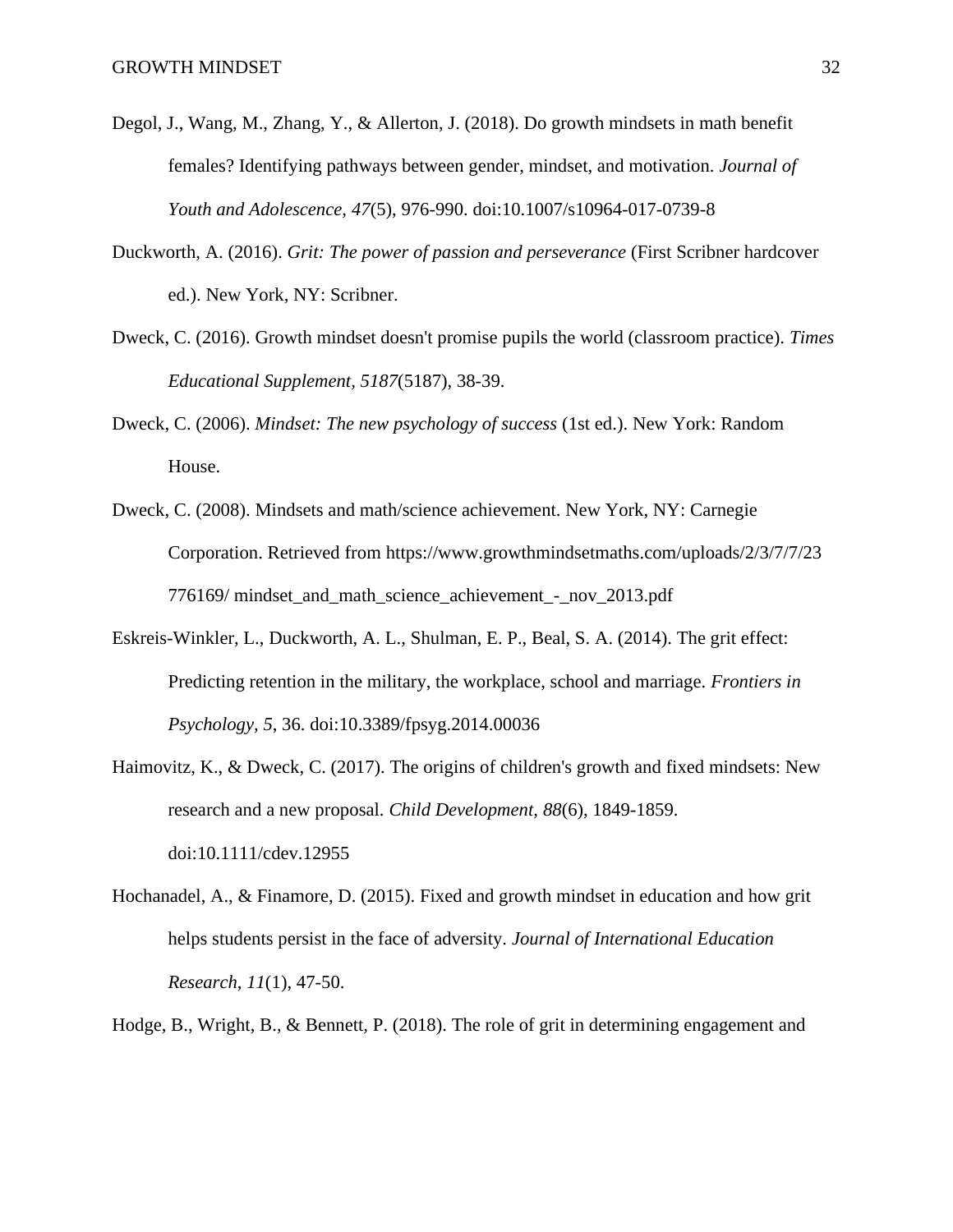academic outcomes for university students. *Research in Higher Education, 59*(4), 448- 460. doi:10.1007/s11162-017-9474-y

- Infobundl. (2014). Growth Mindset Video. Retrieved from https://www.youtube.com/watch?v=ElVUqv0v1EE.
- Li, Y., & Bates, T. (2019). You can't change your basic ability, but you work at things, and that's how we get hard things done: Testing the role of growth mindset on response to setbacks, educational attainment, and cognitive ability. *Journal of Experimental Psychology. General, 148*(9), 1640-1655. doi:10.1037/xge0000669
- Luthans, K., Luthans, B., & Chaffin, T. (2019). Refining Grit in Academic Performance: The Mediational Role of Psychological Capital. Journal of Management Education, 43(1), 35–61.<https://doi.org/10.1177/1052562918804282>
- McGlynn, K., & Kelly, J. (2017). Breaking the cycle: Thoughts about building grit in the classroom. *Science Scope, 41*(1), 24-27.
- Miller-Matero, L., Martinez, S., MacLean, L., Yaremchuk, K., & Ko, A. (2018). Grit: A predictor of medical student performance. *Education for Health, 31*(2), 109-113. doi:10.4103/efh.EfH\_152\_16
- Moser, J. S., Schroder, H. S., Heeter, C., Moran, T. P., & Lee, Y. (2011). Mind Your Errors. *Psychological Science, 22*(12), 1484-1489.
- Muenks, K., Wigfield, A., Yang, J., & O'Neal, C. (2017). How true is grit? Assessing its relations to high school and college students' personality characteristics, self-regulation, engagement, and achievement. *Journal of Educational Psychology, 109*(5), 599-620. doi:10.1037/edu0000153

Palisoc, A., Matsumoto, R., Ho, J., Perry, P., Tang, T., Ip, E. (2017). Relationship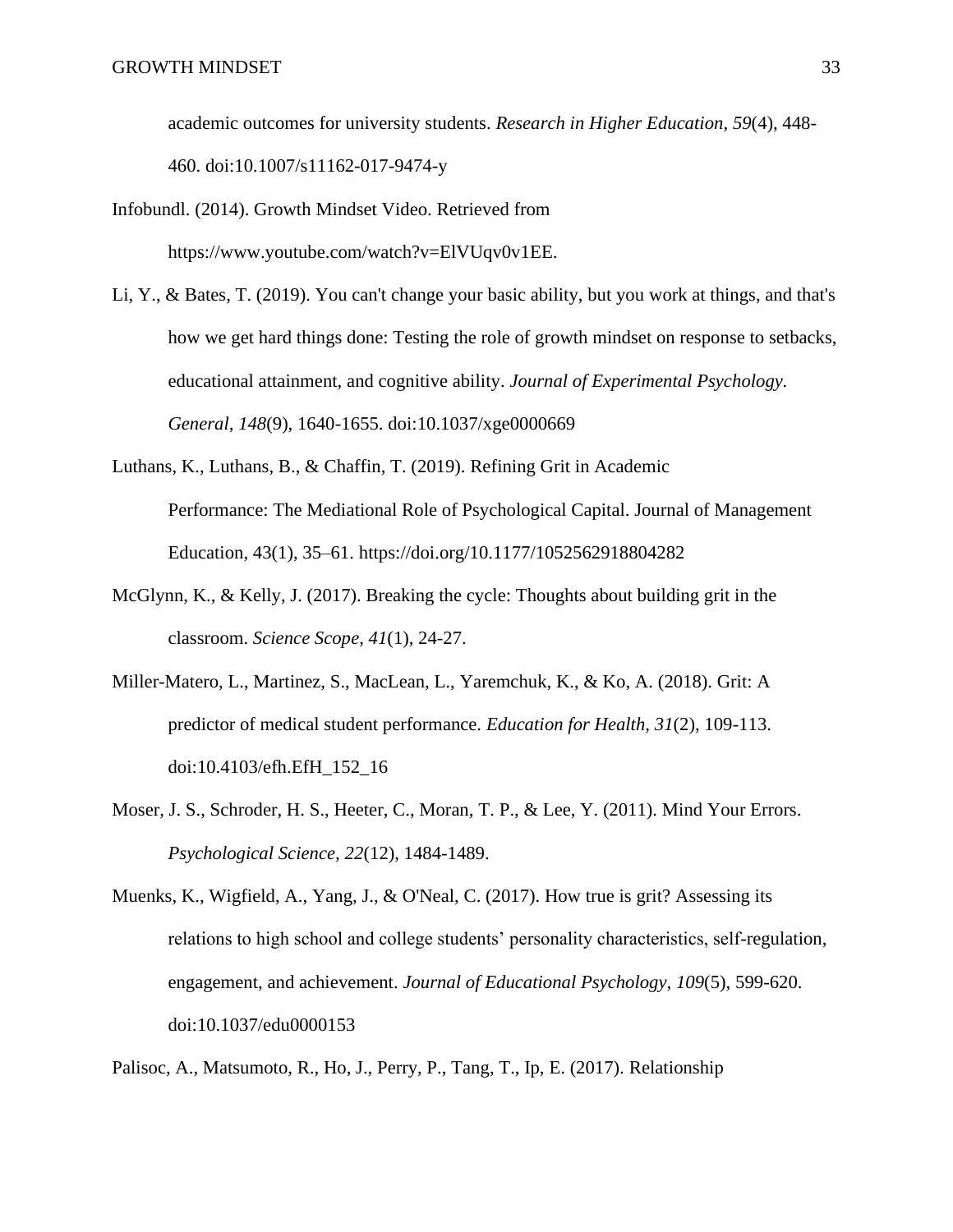between grit with academic performance and attainment of postgraduate training in pharmacy students. *American Journal of Pharmaceutical Education, 81*(4), 1-10.

- Rhew, E., Piro, J. S., Goolkasian, P., & Cosentino, P. (2018). The effects of a growth mindset on self-efficacy and motivation. *Cogent Education, 5*(1), 1-16. doi:10.1080/2331186X.2018.1492337
- Robinson, C. (2017). Listserv Roundup: Growth Mindset in the Classroom. *Science Scope*, *041*(02). 18-21. doi:10.2505/4/ss17\_041\_02\_18
- Rukavina, P. B., & Doolittle, S. A. (2016). Fostering inclusion and positive physical education experiences For Overweight and Obese Students. *Journal of Physical Education, Recreation & Dance, 87*(4), 36-45.

<https://www.tandfonline.com/doi/full/10.1080/07303084.2016.1141730>

- Schmidt, J. A., Shumow, L., & Kackar-cam, H. (2017). Does mindset intervention predict students' daily experience in classrooms? A comparison of seventh and ninth graders' trajectories. *Journal of Youth and Adolescence, 46*(3), 582-602. doi:10.1007/s10964-016-0489-z
- Smith, T., Brumskill, R., Johnson, A., & Zimmer, T. (2018). The impact of teacher language on students' mindsets and statistics performance. *Social Psychology of Education: An International Journal, 21*(4), 775-786. doi:10.1007/s11218-018-9444-z
- Usher, E., Li, C., Butz, A., & Rojas, J. (2019). Perseverant grit and self-efficacy: Are both essential for children's academic success? *Journal of Educational Psychology, 111*(5), 877-902. doi:10.1037/edu0000324
- Verberg, F., Helmond, P., & Overbeek, G. (2018). Study protocol: A randomized controlled trial testing the effectiveness of an online mindset intervention in adolescents with intellectual